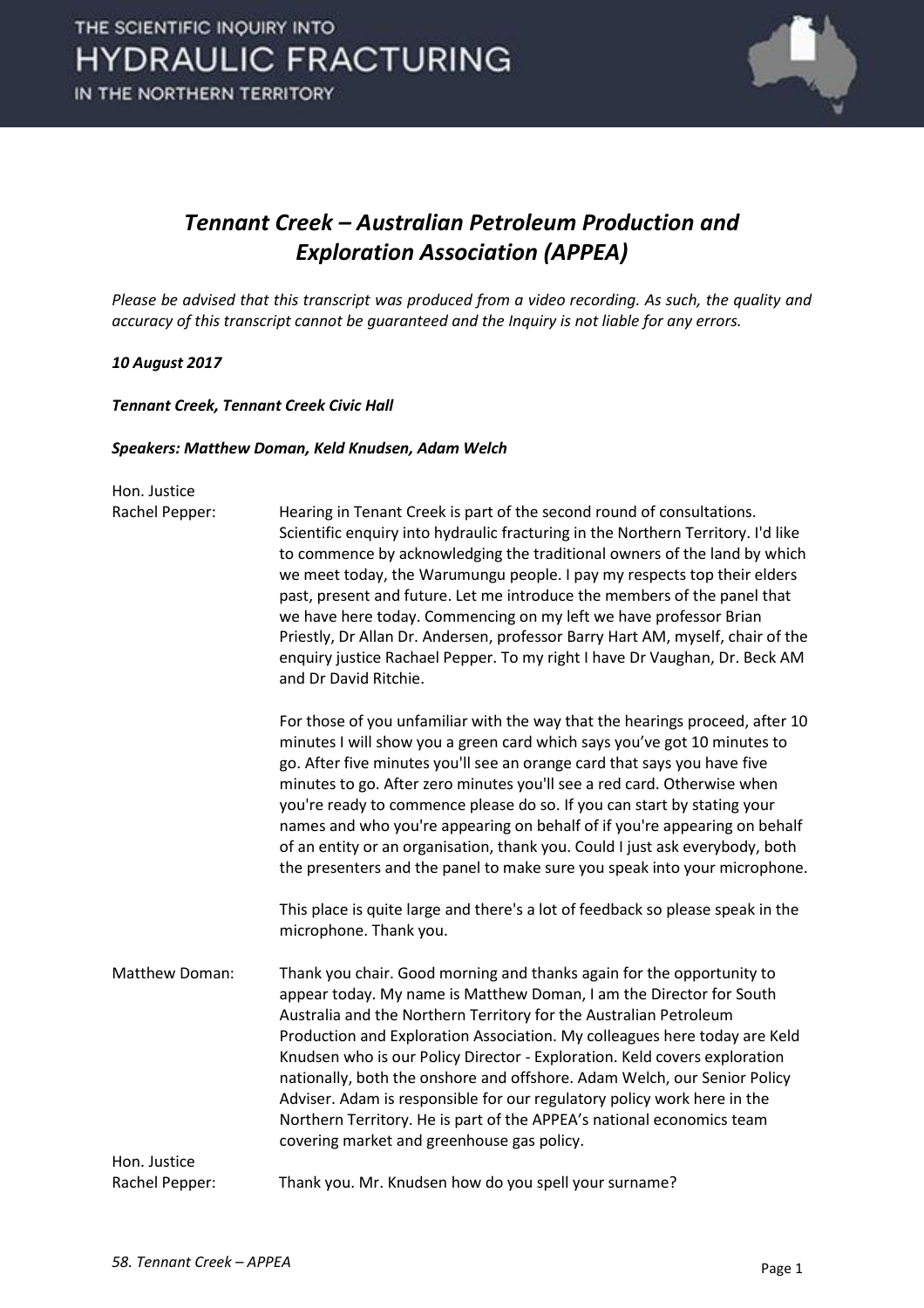IN THE NORTHERN TERRITORY



| Keld Knudsen:                  | It's K-N-U-D-S-E-N.                                                                                                                                                                                                                                                                                                                                                                                                                                                                                                                                                                                                                                                                                                                         |
|--------------------------------|---------------------------------------------------------------------------------------------------------------------------------------------------------------------------------------------------------------------------------------------------------------------------------------------------------------------------------------------------------------------------------------------------------------------------------------------------------------------------------------------------------------------------------------------------------------------------------------------------------------------------------------------------------------------------------------------------------------------------------------------|
| Hon. Justice<br>Rachel Pepper: | Thank you very much. Yes. Whenever you're ready.                                                                                                                                                                                                                                                                                                                                                                                                                                                                                                                                                                                                                                                                                            |
|                                |                                                                                                                                                                                                                                                                                                                                                                                                                                                                                                                                                                                                                                                                                                                                             |
| Matthew Doman:                 | We also acknowledge that this meeting is being held on the traditional lands<br>of the Warumungu people, I wish to acknowledge them and pay respects to<br>their elders, past and present. The elders from other communities who<br>might be here today or watching the recording. As you know APPEA is the<br>peak national body representing Australia's upstream oil and gas industry.<br>Our members have been producing gas for homes and businesses in the<br>Territory for decades. More recently members have developed the<br>Territory's growing LNG industry. Today APPEA members see an exciting<br>opportunity to develop more of the Territory's large onshore natural gas<br>resources.                                      |
|                                | Developing these resources will bring a raft of benefits. Regional<br>communities can expect to see more jobs and better infrastructure. The<br>Territory Government can expect growing royalties and new sources of<br>energy for local industry. Developing new onshore resources here will<br>contribute to alleviating tight conditions in the Eastern Australian gas<br>market. While the industry can point to decades of successful safety and<br>environmental performance in the Territory and elsewhere in Australia, we<br>understand that the industry must address the legitimate concerns held by<br>the community. This is a challenge give the well-resourced campaigns which<br>are striving to create fear and confusion. |
|                                | For that reason we welcome an open public Inquiry not just to allow broad<br>community discussion of these issues but to paraphrase the Panel's Interim<br>Report, to give the community the truth in this polarized debate. For our<br>part, we're confident that the facts support our view that with effective<br>regulation the industry can safely develop the Territory's Shale gas<br>resources. We're encouraged by the strong undercurrent of support for our<br>industry locally. Our supporters may not attend public meetings or join<br>protests. Nevertheless there are many Territorians who support the<br>industry.                                                                                                        |
|                                | There are many other Territorians who may not have a firm view today but<br>whom we believe will benefit from industry development. As suggested we<br>wish to give a short presentation responding to the questions posed by the<br>panel, either in the interim report or in recent correspondence. On technical<br>issues we would encourage people to read the comprehensive submissions<br>from APPEA members to the Inquiry. Naturally we'll be pleased to provide<br>written detailed responses to any further questions the Panel may have<br>today.                                                                                                                                                                                |
|                                | As this slide outlines, the issues raised with us focus on four chapters in the<br>interim report. Shale gas development and management which is chapter                                                                                                                                                                                                                                                                                                                                                                                                                                                                                                                                                                                    |

five and in particular relating to the issue of well integrity. Greenhouse gas emissions in chapter nine. Economic impacts in chapter 13, the regulatory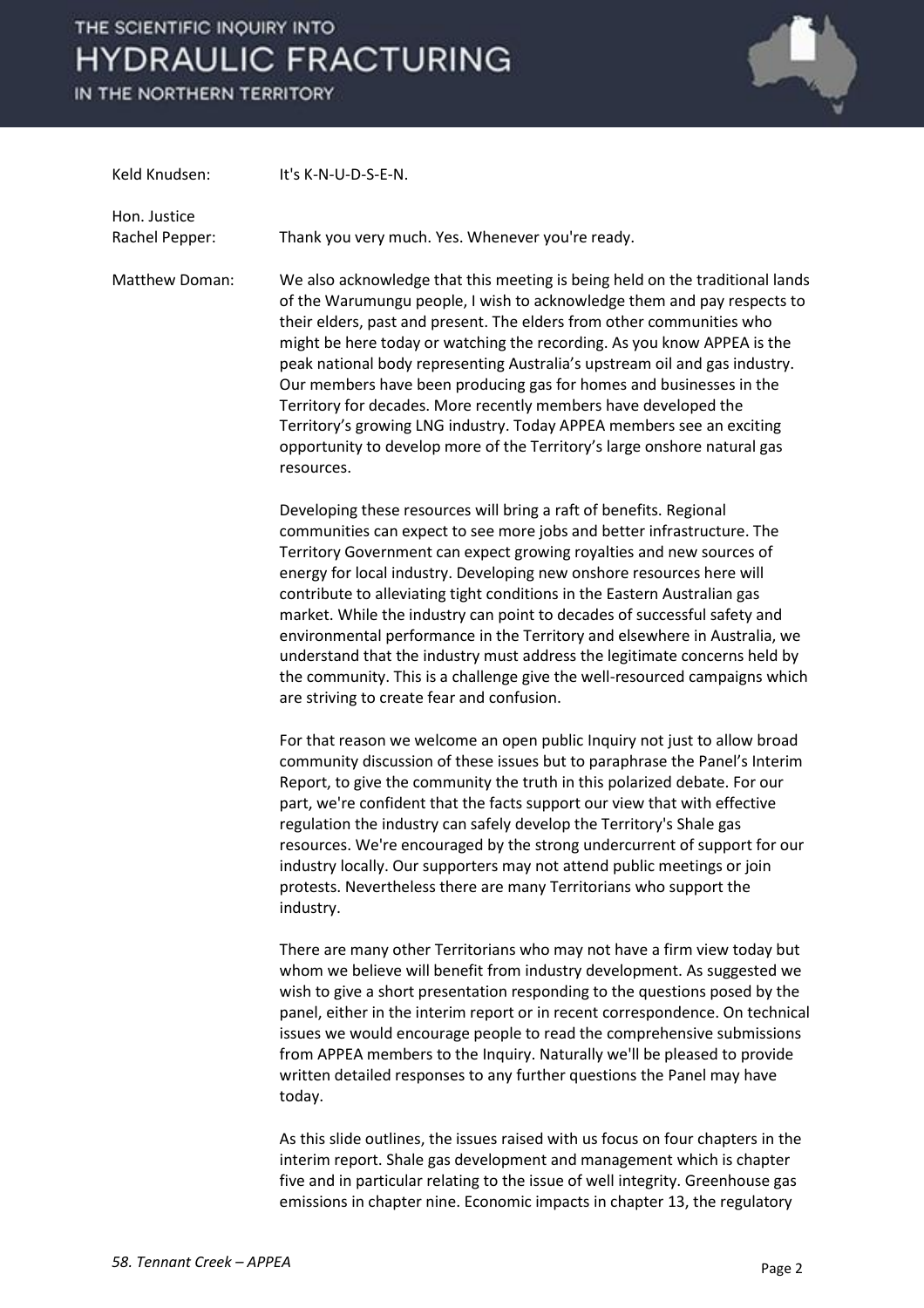IN THE NORTHERN TERRITORY



reform which is chapter 14. We'd also like as we move through these topics to respond to some of the claims made in recent hearings. I'd now like to hand over to Keld to discuss chapter five on shale gas development and management.

Keld Knudsen: Thank you Matt. Thank you panel. Section 5.3.2 of the interim report provides a good summary of the Australian and international evidence concerning well integrity. These sources are based on extensive field research and data. They confirm that the risk of properly constructed modern wells failing is remote. The panel has heard claims from witnesses including Lock the Gate which challenged the findings of some of these independent studies.

> One witness has cited a paper by Davies et al and Lock the Gate usually relies on a US study by Anthony Ingraffea. Evidence suggests that both papers are flawed. The Davies paper has received a scathing review from researchers at the University of Glasgow who assessed that the paper appears to be using innuendo to talk up potential future problem in onshore unconventional hydrocarbon development in the UK to a degree that is simply not warranted by the evidence presented in the paper.

Origin's submission, and I believe you heard from them yesterday, explains why the Anthony Ingraffea study is also flawed on pages 175 and 178 of their submission. Both the Davies and Ingraffea papers are misleading in that they use data sets which equate a single barrier failure with an entire well failure. Wells also have multiple barriers active and reactive such as well casings, drilling muds and blowout preventers. A single barrier failure with no leak path does not result in a full well failure.

Wells are designed with multiple barriers so that if one barrier fails, other barriers prevent full failure. The barrier failure will be detected and leads to corrective action. Over the course of the Inquiry, APPEA has presented information from numerous studies which shows the effectiveness of industry measures for well integrity. Last week the Panel also heard claims from Lock the Gate which seemed to imply that a new unpublished paper somehow contradicts this work.

We'll be pleased to provide the Panel with a copy of that paper by Raj Kiran and you can draw your own conclusions from the evidence in it. Given the misinformation on this issue, the Panel may wish to expand a section in the interim report on well integrity to also cover well barriers in a little bit more detail. Wells are designed to keep gas in and to keep water out. The environmental priority also aligns with the commercial priority. The industry constructs wells to the highest standards and in light of the specific conditions at each site.

We support tools like minimum standards and good oil field practice requirements such as the code of practice for constructing and abandoning petroleum and associated bores in Queensland. The interim report covers minimum standards at 14.4.4. It is important that such measures can be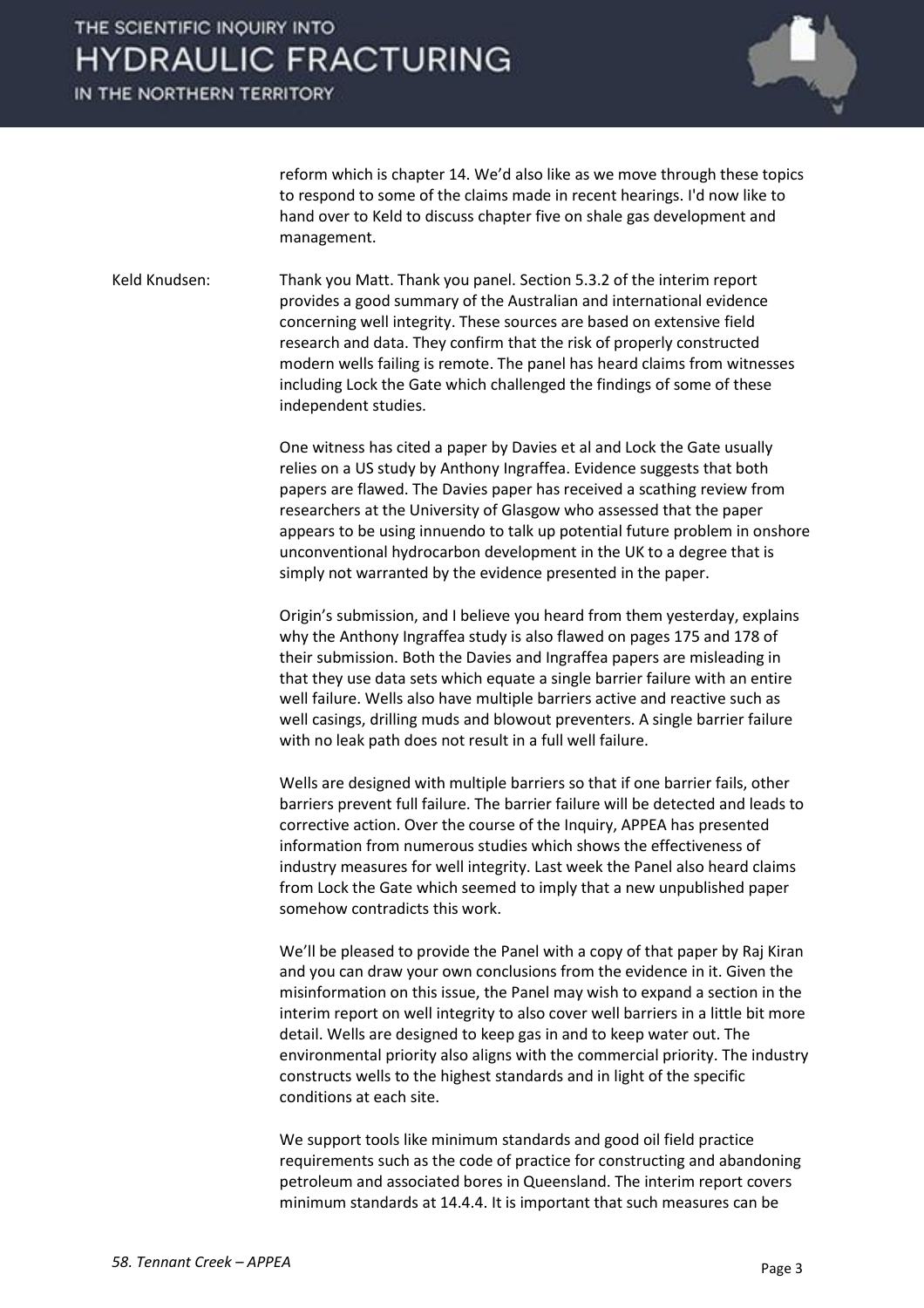

flexible to keep pace with the latest technology and industry innovations. In Queensland the Code of Practice is underpinned by legislation which means it can be enforceable but it is not a legislative instrument.

The Queensland code is up to its third version. I'd like to touch on decommissioning and well remediation. The interim report on page 28 discusses long term abandonment of wells. This section rightly concludes that the presence of several layers of cement plugs should mitigate the risk. The Panel and some witnesses have indicated that more information will be useful here. The aim of well decommissioning is to leave minimum evidence that oil and gas operations have taken place on the site.

On the surface, extensive decommissioning involves rehabilitation of the site, allowing it to return to its previous use. At the subsurface level, decommissioning involves restoring the cap rock by inserting tailored and cement plugs often hundreds of metres in length to close a narrow well path to the surface and to isolate the various formations that the well passes through. Numerous standards and regulatory requirements apply to ensure that the plug is effective and long lasting.

Cementing the cap is highly technical and carefully planned. Specialised cement is engineered for local conditions. Once set, the plug is thoroughly tested to ensure a complete and long term cap. There is literature about the long term performance of cement and steel in abandoned wells. These studies include Pearce 2005,Huerta et al 2008, Lecolier et al 2008 and Van der Kuip, et al 2011. These studies conclude that barriers should last indefinitely.

The Van der Kuip study modelled cement lasting over 10,000 years under extreme conditions such as high CO2 content, 204 degrees Celsius and over 1000 psi pressure. This supports the industry's experience that cement will isolate the upper aquifers over the longer term. We'll provide these references to the panel in our written response. The New South Wales Chief Scientist when investigating this topic as part of her inquiry into coal seam gas concluded that if wells are properly designed, installed and maintained the risk of long term leakage is minimal.

After plugging and marking the well site, the surface can be remediated with soil treatments or replanting to ensure that past practices such as agriculture can resume. The location of the wells is recorded to ensure ongoing monitoring. A remediated well will have nothing to monitor as it is designed to be safe and to ensure that it poses no material threat to safety and the environment for future generations. Even though 100% containment is expected, companies do implement monitoring programs on decommissioned wells and this continues for a number of years.

Permanently decommissioned wells are covered by the company's risk management system. Monitoring techniques generally involve direct methods for monitoring such as near surface measurements, remote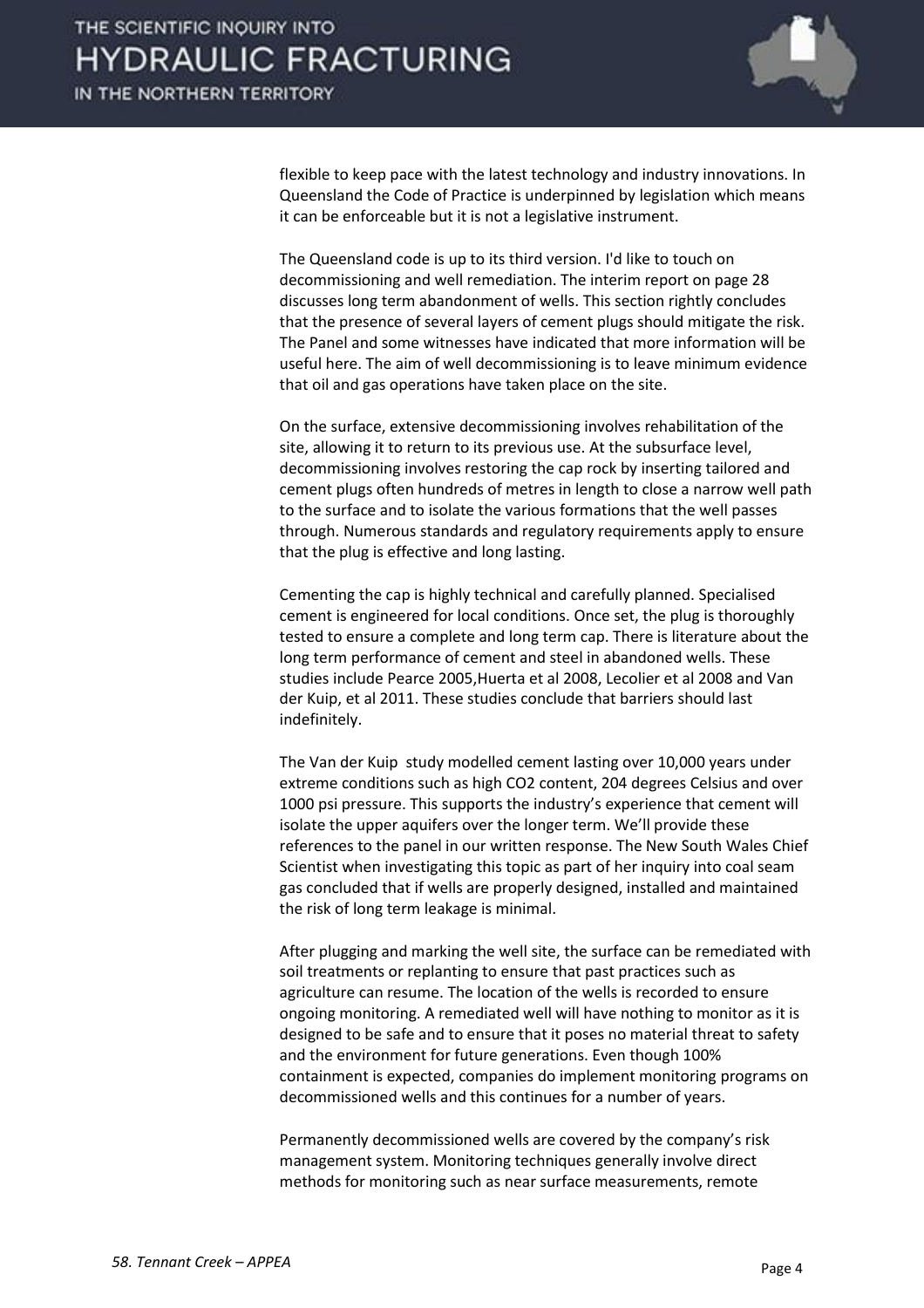IN THE NORTHERN TERRITORY



sensing and other methods. I'd like to hand over to Adam to discuss chapter nine.

Adam Welch: Thank you Keld, thank you Chair and Panel. Turning now to the greenhouse gas emissions section of chapter nine of the Interim Report. The Industry strives to minimise methane emissions from upstream operations for both commercial and environmental reasons. The environmental benefit of minimizing emissions is so obvious. The commercial benefit is also obvious. Emissions are gas which would otherwise have been sold. The interim report confirms the findings of countless other studies shale gas is a low emissions fuel and combined cycle turbines, gas turbines, emit roughly half the greenhouse gases of coal fire powered generation. A raft of reports from Australia's Chief Scientists, the Australian Energy Market Operator and the Australian Energy Market Commission have confirmed that gas fired generation is increasingly important for energy security providing the on call power to underpin high levels of renewables in the energy mix. So our critics have obviously had to invent other arguments. Some witnesses have questioned the scale of fugitive emissions from upstream activities.

> Since 2007, national reporting legislation has been in place and Australian has had a comprehensive regime requiring all large facilities to measure and report their emissions. Fugitive emissions from onshore gas extraction activities are estimated according to the National Greenhouse and Energy Reporting Scheme (NGERS). The NGERS Estimates are calculated using methods subject to external independent review each year by an expert review team selected by the United Nations Framework Convention on Climate Change.

> The Commonwealth Department of Energy and the Environment also review these methods to take account of the latest developments in Australia and overseas. The Panel's interim report gives some attention to a report from the Melbourne Energy Institute. Two studies released after the interim report by the CSIRO and the Department of Energy and Environment provide a more comprehensive assessment of emissions using new field data, and analysis of Australian and US data sets. The first report, methane emissions from CSG well completion activities in May 2017.

> This study measured fugitive emissions from well completion and work over at both hydraulically fractured and non fractured wells. The study found fugitive emissions from well completion events in CSG fields are significantly lower than current estimates in the national inventory. The results of this study were used to update the methods in Australia's 2017 submission to the UNFCCC and under the Kyoto protocol. The Department of Environment and Energy's report update on recent empirical evidence, on fugitive emissions from the gas industry, June 2017 involved empirical research into the fugitive emissions of methane from Australian CSG fields since 2013.

As mentioned this report post dates the release of the Inquiry's interim report and appears to update and in many cases supersede many of the findings of chapter nine. In particular, the Department's report concludes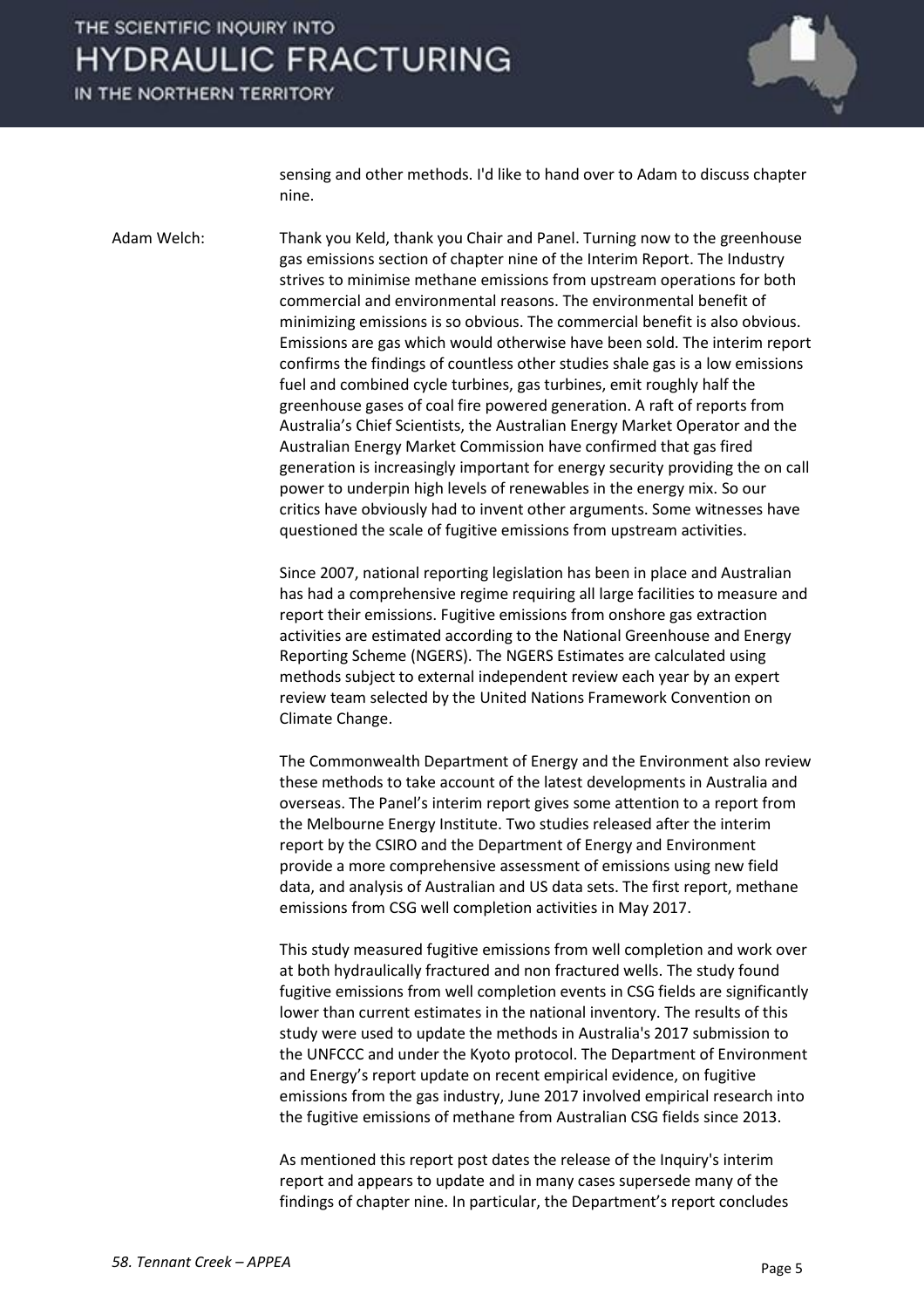

the new methods support emissions and estimates for Australia are broadly consistent with outcomes reported for the United States by the USEPA taking into account the empirical data from Australia. APPEA requests that the panel consider these latest reports which show that research in this field is ongoing and underpins an effective national reporting system.

APPEA would caution against suggestions to create new greenhouse gas reporting measures which duplicate or are inconsistent with the well established national framework. I'd now like to ask Matt to talk about the economics.

Matthew Doman: Turning to chapter 13 on economic impacts, we are aware that ACILAllen are working to deliver their report to the Panel by the first of September. It's important that this work is made available to the public as soon as possible. To inform and supplement the ASEL work, APPEA would like to direct the Panel's attention to a series of new reports and analyses published since the release of the interim report. Slide nine refers to the Queensland GasFields commission report.

> The panel has heard some bizarre arguments claiming that onshore gas development will not deliver economic benefits while people can debate how much onshore development is likely if the industry is allowed to proceed, we have ample evidence that onshore development can deliver substantial, broad and lasting benefits to the Territory. In many regional areas, the industry is the only option for creating jobs and delivering new infrastructure. The experience in Queensland shows how governments, local communities, land holders and gas companies can work together to deliver jobs and economic opportunities.

> The GasField's Commission report on New Ground released last month, confirms the realised benefits to Queensland. As you can see the CSG industry has delivered an almost \$13 billion to boost the Queensland economy. Supporting more than 4,700 direct full time jobs in 2015/16. In that same year \$5.3 billion made its way to local Queensland businesses and community organisations. The report finds that almost \$240 million in direct payments have been made to land holders between 2010 and 2016.

Beyond the economic analysis, the GasFields commission report lays out a road map for successful development of onshore natural gas industries and we commend it to the panel. Slide 10 refers to some recent work from AEMO. Another strange argument presented to the Panel is that there is no demand for Northern Territory gas. In addition to the Northern Territory's own demaned for gas for generating electricity, household and industrial applications, there can be no doubt that the global demand for gas in the form of LNG is steadily growing and the Eastern states domestic gas market is tight and will need new supply.

While we do not agree with the forecast of a possible shortfall in the East coast gas market presented in the Australian Energy Market Operator's 2017 Gas Statement of Opportunities, we do acknowledge the East coast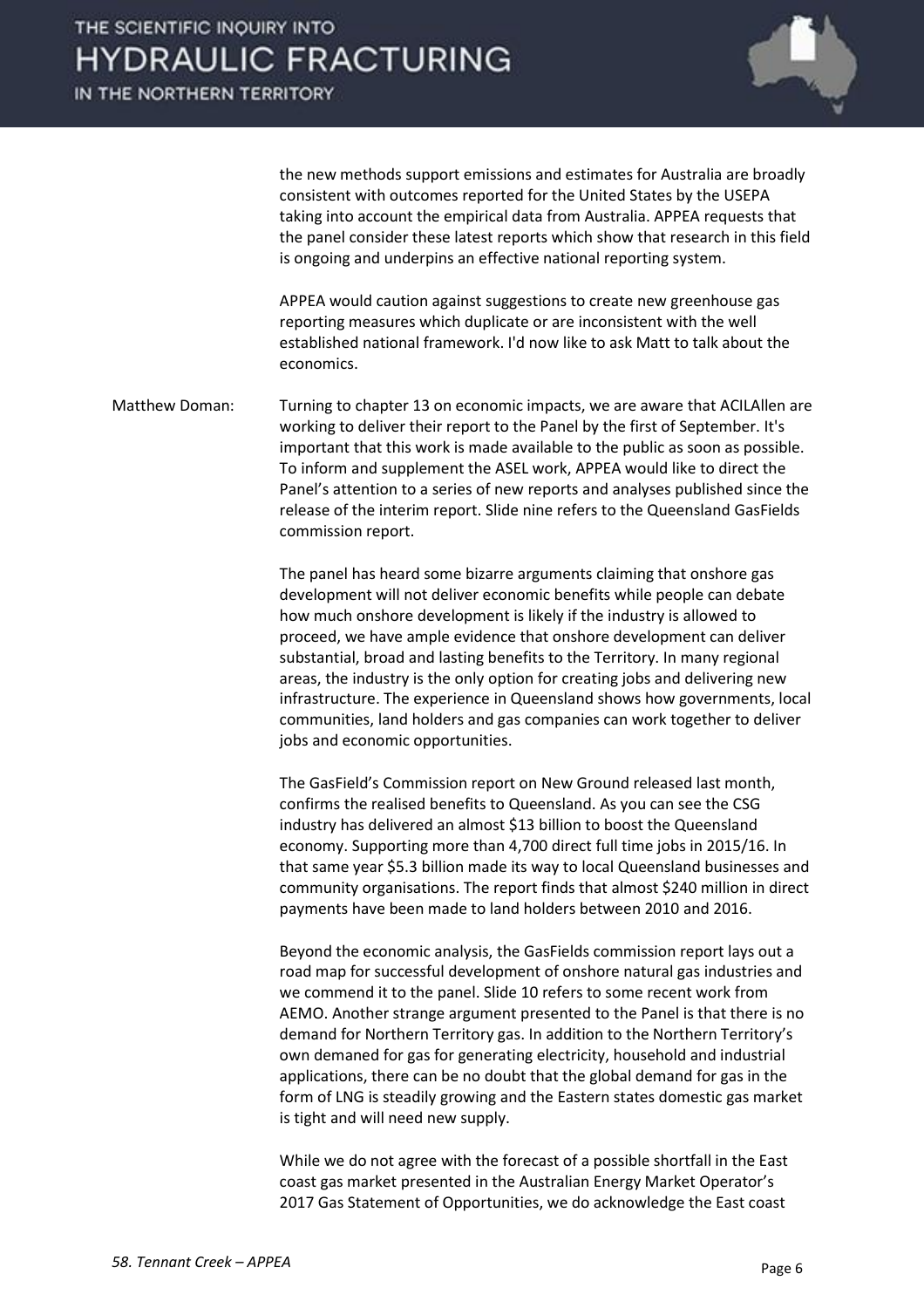

market is unnecessarily tight due partly to political restrictions on developing new supplies. We agree with AEMO that the gas supply and demand is finally balanced. New supply is needed to lift volumes in the market, put downward pressure on prices and enhance retail competition.

Without gas development to support gas power generation, electricity shortfalls could occur with flow on effects on price and security. The International Energy agency suggests that Australia's gas production volumes will more than triple by 2040. To sustain this growth, the IEA forecasts that Australia will require around \$400 billion in upstream oil and gas investment in the period up to 2040. I'm going to hand back to Adam to look at the global LNG demand.

Adam Welch: Thank you Matt. Turning now to the global demand for natural gas. Since the release of the interim report, the International Energy Agency released it's Gas 2017 report providing analysis and forecast of global gas markets out to 2022. Consistent with the findings in its highly regarded annual world energy outlook reports, the IEA expects that gas will continue to be the fastest growing fossil fuel over the forecast period. In releasing its recent report, the IE's Executive Director Fatih Birol said: "The environmental advantages of natural gas, particularly when replacing coal deserve more attention from policy makers."

> Gas is clearly increasing its share of the global energy mix. The IEA expects that the global gas market will expand by 48 % out to 2040 overtaking coal during the 2030's to become the second largest fuel in the global energy mix. On the back of this growth, the LNG market continues to expand. While the IEA reports that there is ample global gas supply today, this supply is being quickly soaked up. Since 2005, the number of countries importing LNG has grown from 15 to 39 today. Despite what the Panel has heard from those opposed to gas development, the outlook for natural gas remains bright.

> I'd now like to move on to slide 12. Regulatory reform, chapter 14 of the Interim Report. Significant work has been undertaken in the NT to update relevant petroleum regulation and legislation. As the Panel is well aware, the reports by Dr. Allan Hawke, an international petroleum law expert, Dr. Tina Hunter, have led to improvements and proposed changes to the NT's petroleum and environmental legislative frameworks. Tina Hunter found that the petroleum environment regulations in the NT, the 2016 version, are a solid regulatory tool for future petroleum activities.

> I quote, "The fundamental aspects of the regulations are sound. The use of risk based regulation is a welcomed addition in regulating petroleum activities. Further, such risk based regulation will ensure environmental harm will be minimised and give the Northern Territory Government enhanced scope and the capacity to implement best practice in the regulation of petroleum activities in the Northern Territory." Turning further on regulatory best practice, we understand the Panel is assessing the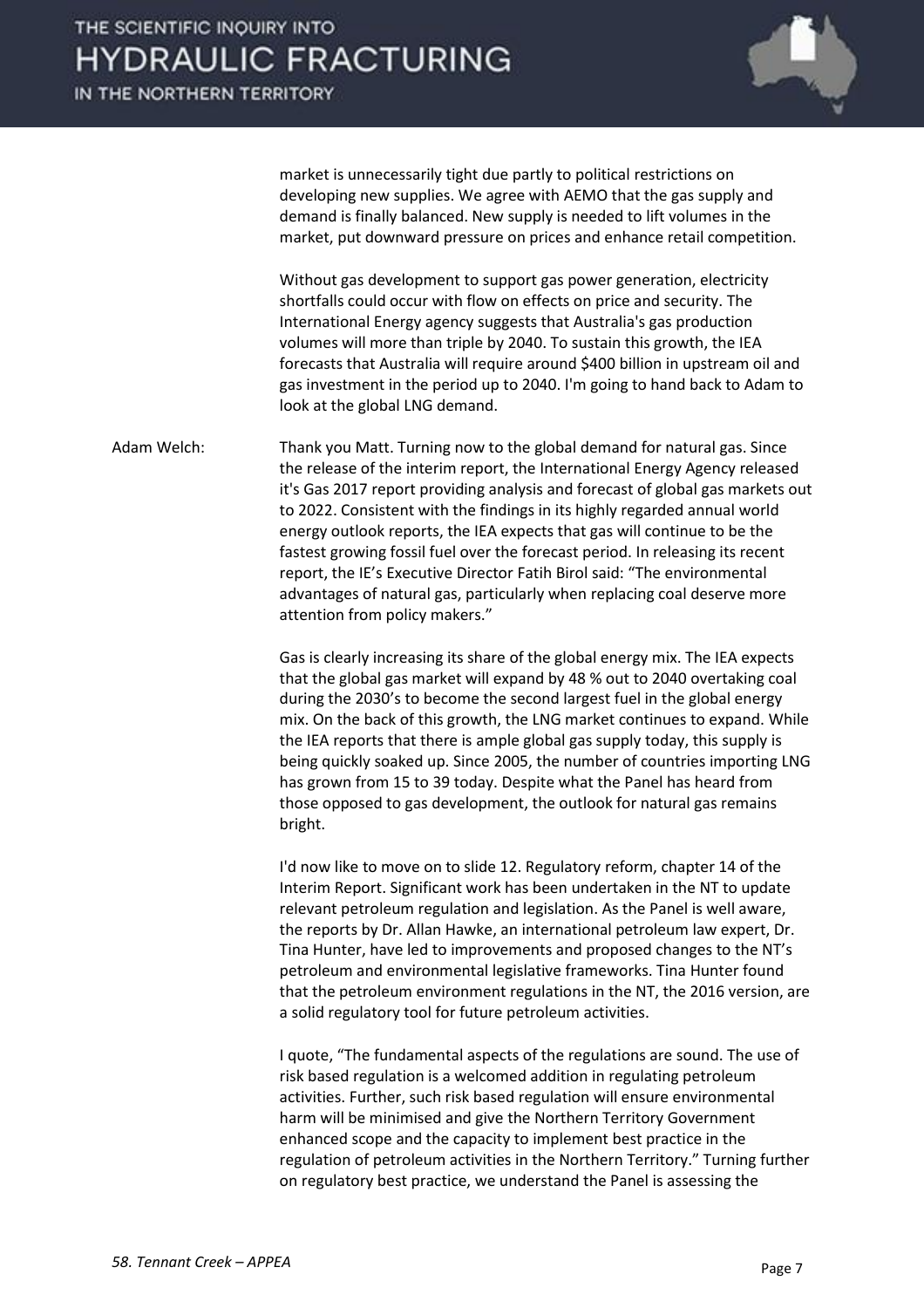

structure and oversight of the array of legislation applying in the NT's petroleum industry.

The Department of Primary Industry and Resources in its submission to the Panel's background and issues paper identified at least 20 NT Acts and four Commonwealth acts applying to the activities of APPEA's members in the Northern Territory. To understand how this operates in the real world, we would encourage the Panel to review the 2009 Report on the Regulatory Burden on the Upstream Petroleum Sector. The Productivity Commission report includes a detailed discussion on best practice regulation and structures to manage the policy, promotion and regulation of the oil and gas industry.

This best practice discussion in part derives from work undertaken over recent decades on regulation by the OECD, culminating in the Recommendation of the Council on Regulatory Policy and Governance report in 2012. We encourage the panel to review both the OECD recommendations and the Productivity Commission report.

Matthew Doman: Finally we'll turn to chapter 14.5 on land access. APPEA strongly supports policies that foster coexistence. Working together has been successful and will continue to be the most effective way to manage land access in Australia. We don't support a right of veto for the same reasons that you've outlined on page 124 of your report. While there is no current statutory requirement to have an access agreement, the panel has noted the government's policy that in agreement must be in place before activity approvals can be sought.

> We also support the Panel's view that a standard land access agreement will assist both the land owners and the industry to come to a cost effective and efficient agreement. APPEA has worked proactively with government, industry and stakeholders to develop a standard land access agreement in Western Australia. One is being finalised in Queensland. It's the Panel's view that gas companies should pay all legal fees when determining an access agreement. APPEA understands this but supports where legal representation is required that fees be restricted to those that are reasonable and necessary.

> We also support a body like Queensland's GasFields Commission. A recent review has found that the Commission has contributed substantially to the improved coexistence of land holders, regional communities and the onshore gas industry in Queensland. In conclusion we thank the Inquiry for its detailed interim report. We will be providing an additional written response that expands on what we've mentioned here today and addresses additional sections that we've not had time to cover. This includes additional questions you've asked in your correspondence

> We understand the community has genuine questions and concerns and the industry is committed to respond to those and indeed we're doing so. Developing the Northern Territory's abundant gas resources will only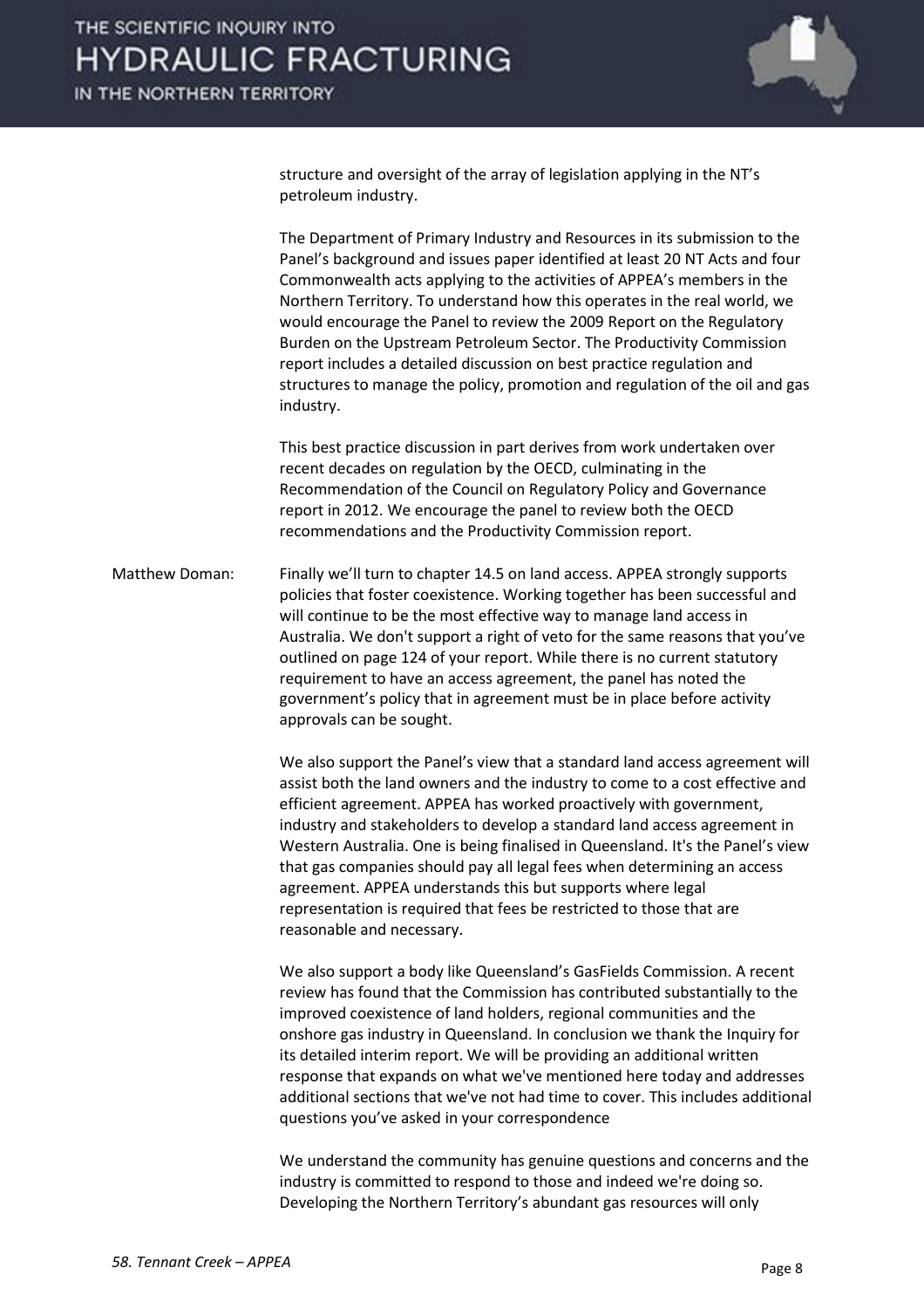| Hon. Justice                   | proceed if that development meets the needs of Territorians. These include<br>the need for reliable affordable energy, for economic growth, jobs and<br>investment in regional communities and at all times protecting the<br>Territory's unique environment. The natural gas industry has delivered these<br>benefits for decades and is very confident that with support of government<br>industry partners and the broader community it can continue to do so. We<br>thank you for your time and we'd welcome any questions that you have.                                                                 |
|--------------------------------|---------------------------------------------------------------------------------------------------------------------------------------------------------------------------------------------------------------------------------------------------------------------------------------------------------------------------------------------------------------------------------------------------------------------------------------------------------------------------------------------------------------------------------------------------------------------------------------------------------------|
| Rachel Pepper:                 | Thank you very much to the three presenters in particular for answering our<br>questions on notice within the time frame, we appreciate that. Just a couple<br>of comments I suppose before a few questions. In terms of the economic<br>report by Asel Allan, I can assure you the public will get that report exactly<br>the same time that the inquiry gets that report. There'll be no delay in that<br>respect the first of September in the interim report as a result of the<br>panel's oversight as we indicated we would of that process in settling the<br>assumptions and oversight of their work. |
|                                | May well be that it's not exactly on the first of September but close to that<br>date. As I said, soon as we get it, the public will get it. The other second<br>comment I wanted to make was, I think you said that you didn't support a<br>right of Veto for pastoralists contrary to the position of the NTCA for, I think<br>your words were the same reasons as specified in the interim report. I don't<br>want that to be seen in any way as some endorsement by us of those<br>reasons. We just said out the reasons for and against a right of Veto.                                                 |
|                                | I don't wish to have anybody listening into this or viewing this in exotic<br>locations to understand that we would support your position that there<br>ought not be a right of Veto at this stage. All right, a couple of questions.<br>Just in relation to the regulatory reform. I think you'd said that significant<br>work has been already undertaken with respect to reform in the Northern<br>Territory in relation to petroleum resources and the environmental<br>framework. What do you consider to be those reforms that have occurred?<br>Those, in your words, improvements.                    |
| Adam Welch:                    | I was referring to in the environment section in particular the second report<br>by Dr. Allan Hawke. Then the subsequent discussion paper released this year<br>by the Department of Environment Natural Resources laying out their<br>process, looking at how the environmental reform or the environmental<br>framework would look like in Northern Territory.                                                                                                                                                                                                                                              |
| Hon. Justice<br>Rachel Pepper: | Okay, sorry, so you're saying those reforms, that they haven't occurred yet<br>but they're going to? Is that what your position is?                                                                                                                                                                                                                                                                                                                                                                                                                                                                           |
| Adam Welch:                    | On the environment, territory wide environment side, yes. Secondly on the<br>petroleum side we've seen the improvements last year with the Petroleum<br>Environment Regulations being introduced. We understand from the<br>Department of Primary Industry and Resources submission that they have a<br>number of other reform processes they'd like to commence.                                                                                                                                                                                                                                             |
| Hon. Justice<br>Rachel Pepper: | You accept they're not there? It's more of a considerably more work to do                                                                                                                                                                                                                                                                                                                                                                                                                                                                                                                                     |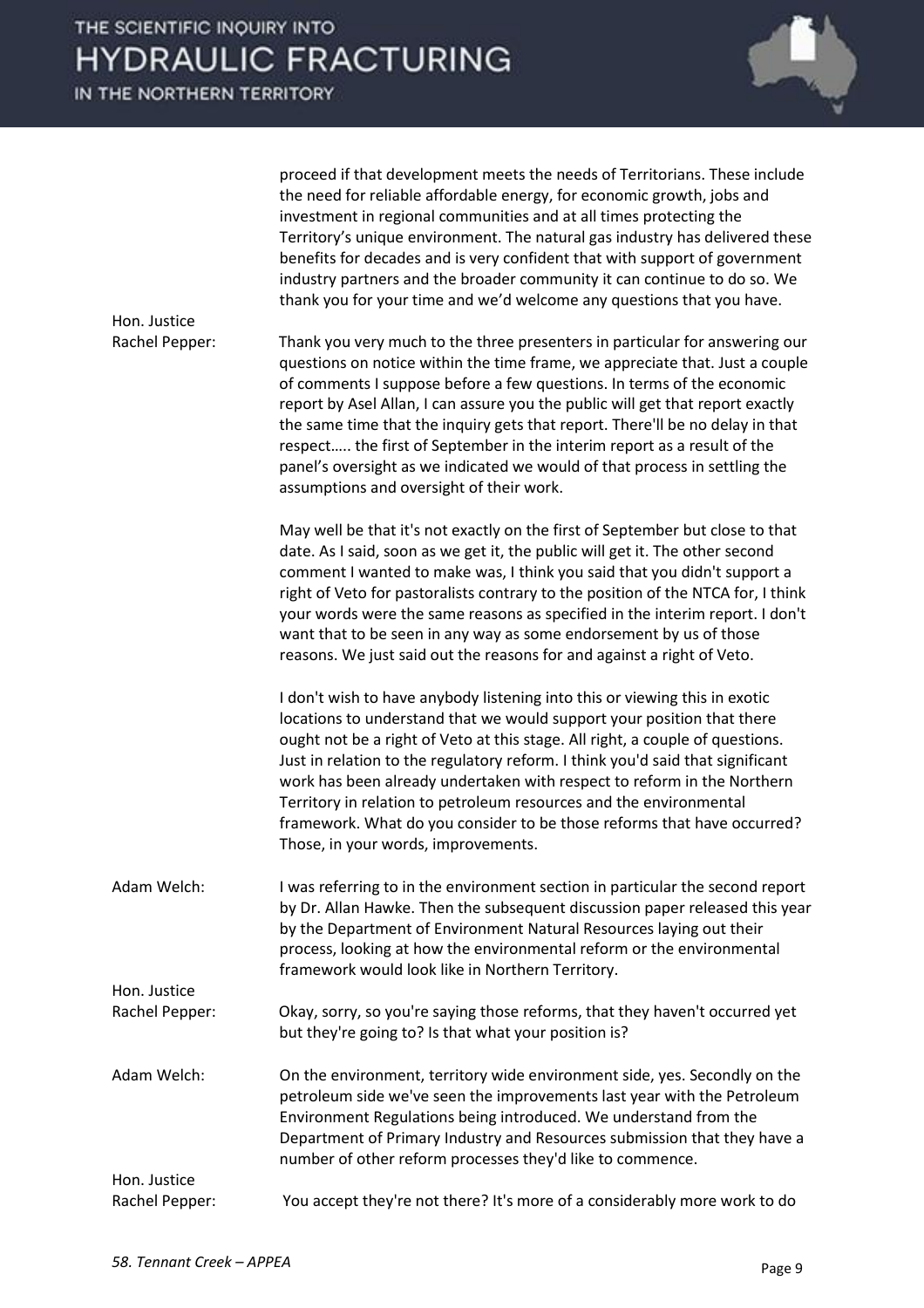IN THE NORTHERN TERRITORY



#### or more work to do?

| Adam Welch:                    | Yeah.                                                                                                                                                                                                                                                                                                                                                                                                                                                                                                                                                                                                                                                                                     |
|--------------------------------|-------------------------------------------------------------------------------------------------------------------------------------------------------------------------------------------------------------------------------------------------------------------------------------------------------------------------------------------------------------------------------------------------------------------------------------------------------------------------------------------------------------------------------------------------------------------------------------------------------------------------------------------------------------------------------------------|
| Hon. Justice<br>Rachel Pepper: | All right. You don't consider that we're done in terms of regulatory reform in<br>the Northern Territory?                                                                                                                                                                                                                                                                                                                                                                                                                                                                                                                                                                                 |
| Adam Welch:                    | It'd be a fair argument to say that no jurisdiction's ever done with regulatory<br>reform. It's always consistently reviewing, making sure that it's up to date<br>and reflects global best practice.                                                                                                                                                                                                                                                                                                                                                                                                                                                                                     |
| Hon. Justice<br>Rachel Pepper: | Thank you. In relation to the, I think you said that the Eastern gas market is<br>tight due to lack of supply, if I understood your submission correctly. Part of<br>that was due to politics. I assume you were referring to various moratoria.<br>Isn't it the case indeed that there's lots of supply, it just happens to be<br>exported overseas?                                                                                                                                                                                                                                                                                                                                     |
| Matthew Doman:                 | I think there is, as you say, abundant gas resources and we've seen<br>considerable development of those resources in recent years. As an industry<br>the planning time frames are long, the export pathway that's been created<br>in Queensland has enabled the development of gas fields in that state that<br>would not, given the scale and the economies of scale required would not<br>have been developed for the existing level of domestic demand. At the same<br>time the industry, individual companies within the industry made plans<br>looking at the development of the industry that would have seen the<br>creation of an export pathway out of Gladstone in Queensland. |
|                                | They would have seen growing, continuing demand for gas in Eastern<br>Australia. Projects such as coal seam gas resources in New South Wales<br>being developed by this point to enable the domestic demand to be met as<br>well as the export opportunity to be pursued. I think the single biggest thing<br>that would have been anticipated four or five years ago we have not yet<br>seen is the development of gas resources, onshore gas resources in new<br>South Wales. They've been delayed by a range of both political<br>considerations in that state, regulatory reform processes. In recent times<br>some of the economic challenges facing the proponent companies.        |
|                                | We have not seen after seven or eight years of discussing the development<br>of coal seam in gas resources in New South Wales, we have not seen the<br>additional resources coming to market. That alone is probably the biggest<br>single factor contributing to the current looming shortages in Eastern<br>Australia. We also see of course at the moment a moratorium not only on<br>unconventional but on conventional onshore gas development in Victoria.<br>The new government of Western Australia is proposing restrictions on<br>onshore gas there.                                                                                                                            |
|                                | We believe there are abundant resources in this country to meet all of that<br>domestic need and fulfil the economic opportunities that come with export.<br>To a very large degree the tightness in the market at the moment is being                                                                                                                                                                                                                                                                                                                                                                                                                                                    |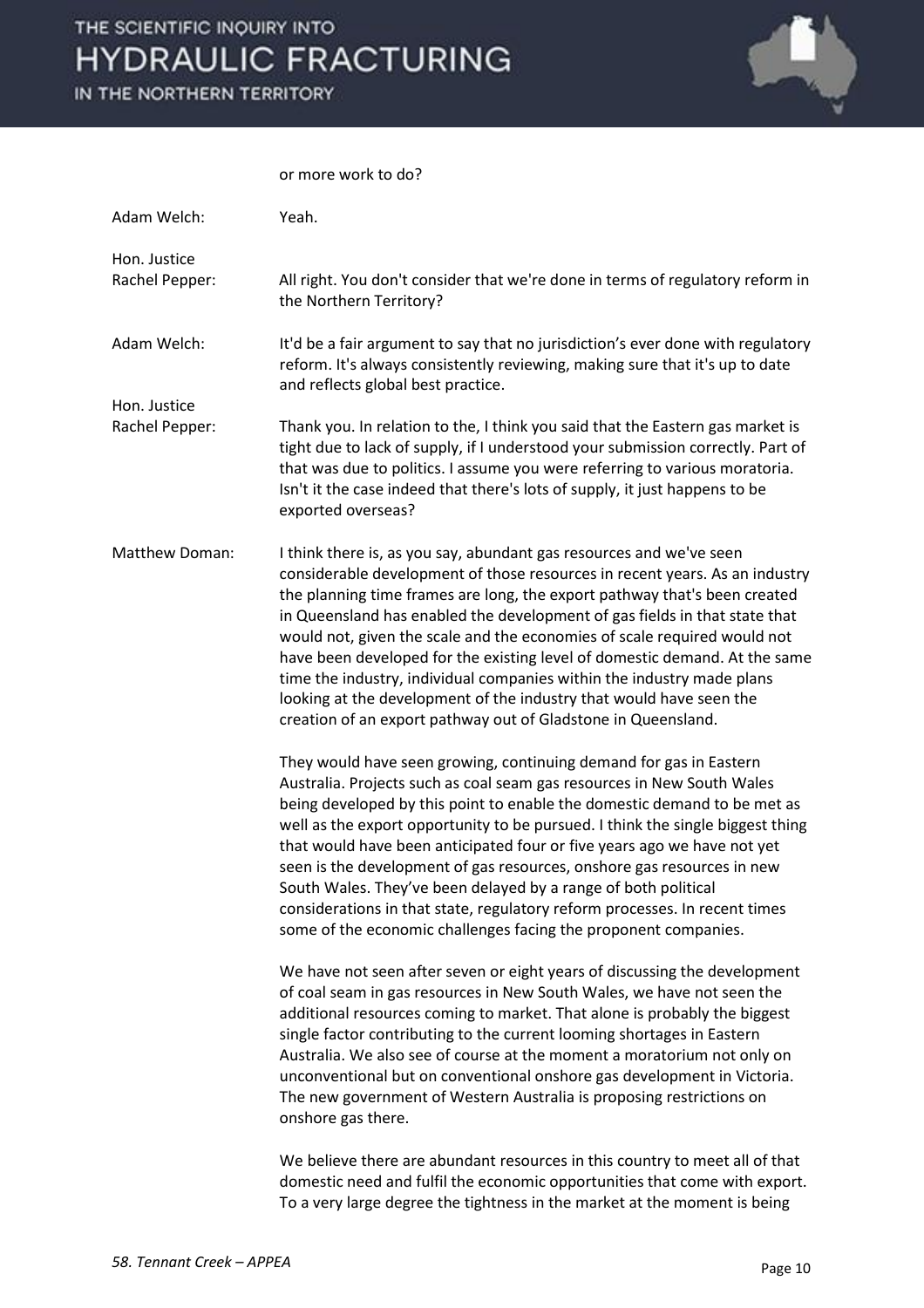

|                                | contributed to by a lack of political will to enable that resource<br>development. That's we think the major factor contributing to the current<br>tightness.                                                                                                                                                                                                                                                                                                                                                                                                                                                                                                                                   |
|--------------------------------|-------------------------------------------------------------------------------------------------------------------------------------------------------------------------------------------------------------------------------------------------------------------------------------------------------------------------------------------------------------------------------------------------------------------------------------------------------------------------------------------------------------------------------------------------------------------------------------------------------------------------------------------------------------------------------------------------|
| Hon. Justice                   |                                                                                                                                                                                                                                                                                                                                                                                                                                                                                                                                                                                                                                                                                                 |
| Rachel Pepper:                 | Thank you. Yes Dr. Andersen.                                                                                                                                                                                                                                                                                                                                                                                                                                                                                                                                                                                                                                                                    |
| Dr Alan Andersen:              | Thanks for your presentations. I've got questions over three issues. The first<br>one is the  economics  Justice Pepper has asked about it. The assessments<br>that the panel has received to the effect that there's a current and a future<br>glut of gas that any new supply from the will not lead to downward price<br>pressure on the East coast. That will come from the range of independent<br>economists. The panel is yet to receive a counter view from any other<br>independent economists. As an example the panel was informed that<br>because the cost of NT gas combining production and transport will be<br>about what customers on the East coast are currently paying now. |
|                                | More of that gas cannot possibly lead to lower prices. How would you<br>respond to that?                                                                                                                                                                                                                                                                                                                                                                                                                                                                                                                                                                                                        |
| Adam Welch:                    | Probably a good response to that is no one knows yet what the cost of<br>developing the Northern Territory's onshore gas resources will be.                                                                                                                                                                                                                                                                                                                                                                                                                                                                                                                                                     |
| Hon. Justice<br>Rachel Pepper: | we've had a number of reports estimating about \$7.50 for per gigajoule,<br>it's quite consistent.                                                                                                                                                                                                                                                                                                                                                                                                                                                                                                                                                                                              |
| Adam Welch:                    | We've seen those reports as well. I think you've heard evidence from Origin<br>and media reports on Origin, they don't yet know what the cost of gas will<br>be to develop into the East coast market or export markets for that matter.<br>That's why we need ongoing exploration and appraisal activity to better<br>understand what the commercial opportunities are and commercial barriers<br>are.                                                                                                                                                                                                                                                                                         |
| <b>Matthew Doman:</b>          | I think one of the factors is that we have seen across our industry rising<br>costs of production. Whilst it is early days in terms of the assessment of the<br>resources in the Northern Territory, there are indications as you say around<br>the seven to eight dollar mark for developing gas resources here. We believe<br>that that will enable the provision of affordable gas into Eastern Australia. In<br>the broader debate around gas prices in Australia, we see some who believe<br>that the historical prices can be returned to, historical prices of three to four<br>dollars.                                                                                                 |
|                                | We as an industry, looking at the core structure of our industry, the cost of<br>developing new resources and indeed the cost of developing new<br>unconventional resources. We don't believe that we can return to those<br>prices. We do believe that those prices internationally are very competitive.<br>We believe that some of the current discussions around prices, considerably<br>higher than that. We talk of pricing in the 15 to 20 dollar range. We simply<br>should not be facing gas prices of that nature in Australia given our<br>abundant resources.                                                                                                                       |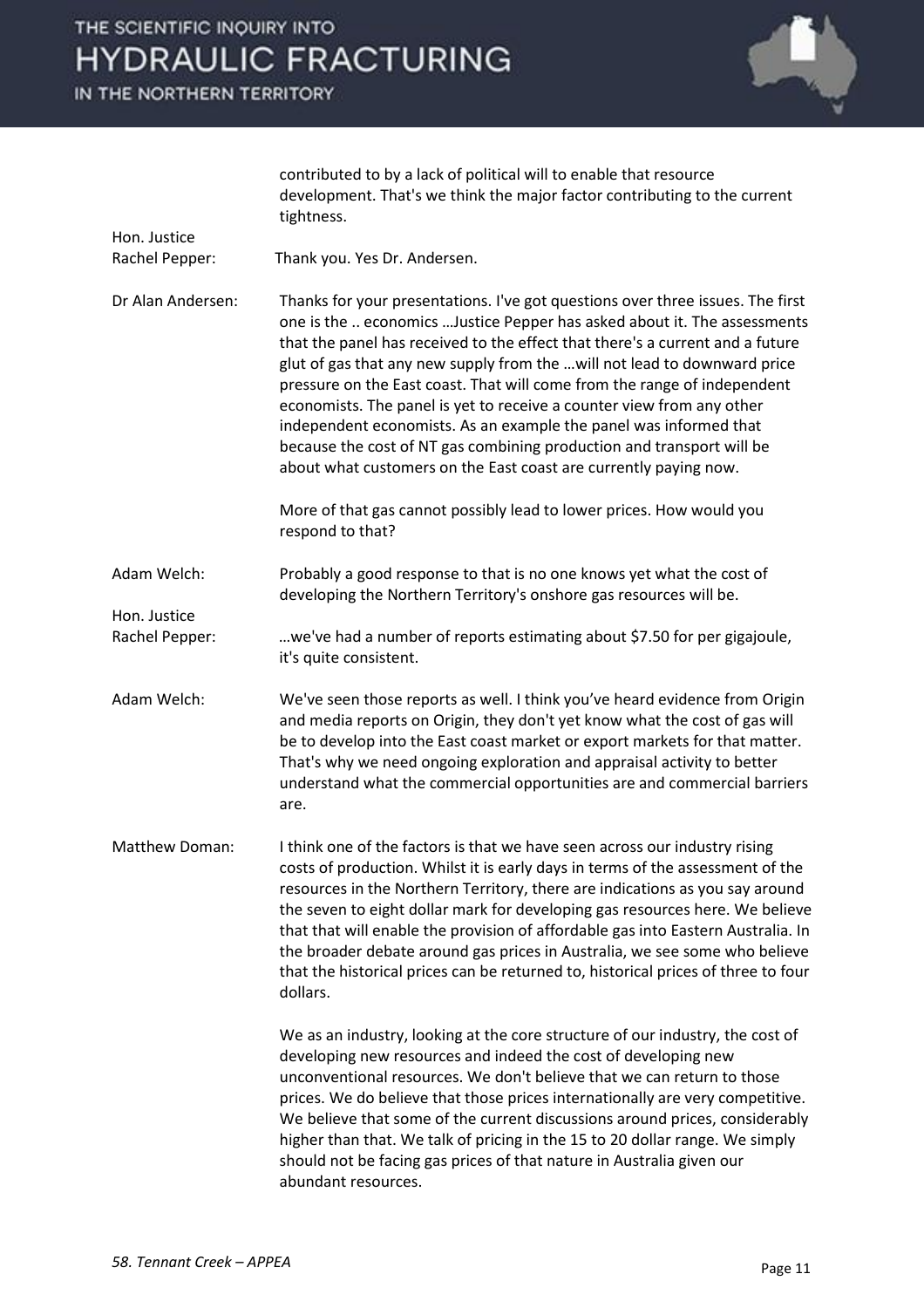IN THE NORTHERN TERRITORY

Hon. Justice



On the question over the economists that have appeared before this panel, one of them said in a public meeting in Darwin that anyone who can say with a straight face that they're an economist is an economist. I think for us to comment upon the economic credentials of some who contribute to the economic discussion here could be seen to be self-serving. I think that the work that people like ACILAllen is doing is very credible work and we await for the outcome of it.

- Rachel Pepper: Sorry, go ahead.
- Dr Alan Andersen: My second question refers to abandoned wells and what longer term monitoring protocols would you recommend are needed? For how long do you think the wells should be monitored, who should do the monitoring and who pays and how?
- Keld Knudsen: Thank you Dr. Andersen. The ultimate goal is that there's nothing to monitor and that the ongoing monitoring wouldn't actually pick anything up. The process in Queensland is that, as we see it in other fields, the monitoring process is brought into the standard risk framework that the companies have for their standard wells. It's more of an audit process. In Queensland there's all the requirements on existing producing and abandoned wells. As to sampling and monitoring to see whether the integrity has been maintained that's probably focused on producing wells but it does cover abandoned wells or wells that have been shut in.

I think in that slide I indicated the fact that the wells are marked so that they're easily identified; that's part of that process in being able to undertake the long term monitoring. That extends for a number of years to ensure that the cap has been set properly. If you were to see a failure it would be within those first few years. Once that integrity is maintained, that's when you start thinking about the longer term integrity. There aren't very many standards internationally or within Australia that deals with long term monitoring of abandoned wells over 50, 100, you name it, years.

I think that is something that we need to look at in more detail. We'll provide some more information in our written submission on how that looks.

Dr Alan Andersen: Thank you. My final question refers to the social licence to operate. The panel had a presentation yesterday to the effect that often the social licence is not directly related to evidence. They gave an example of how now the existing land use clearly has a lot of environmental risk, causes environmental damage but still has a very strong social licence to operate. The question is, why is there such public concern do you think over onshore gas? Yes the panel acknowledges that there is a strong activist movement but it goes beyond that. Why do you think that is such an issue for the industry?-

Keld Knudsen: Can I ask what the other industry was?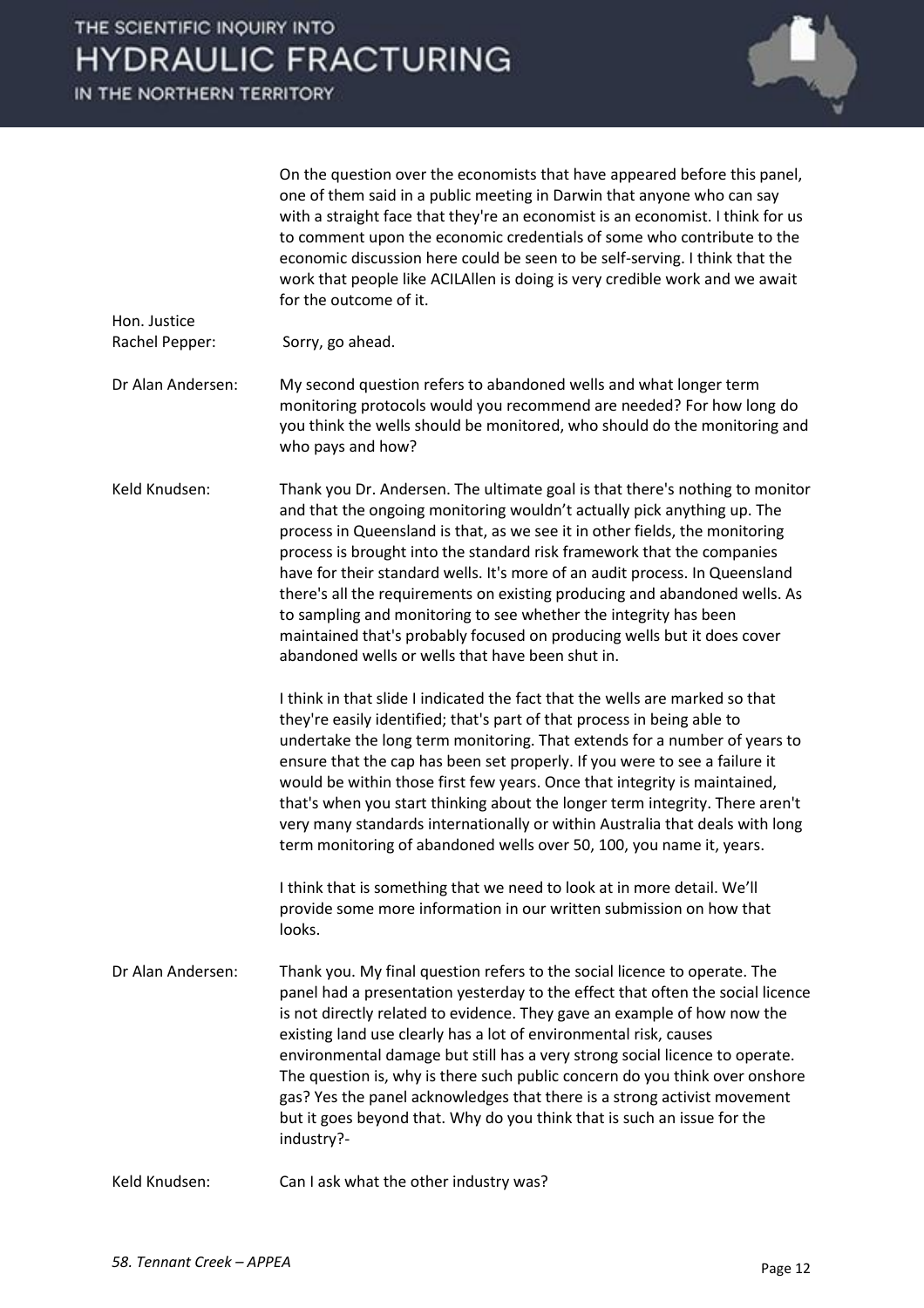IN THE NORTHERN TERRITORY



| Dr Alan Andersen:     | Pastoralism.                                                                                                                                                                                                                                                                                                                                                                                                                                                                                                                                                                                                                                                                                                                                                                                                                                                                                                                                                |
|-----------------------|-------------------------------------------------------------------------------------------------------------------------------------------------------------------------------------------------------------------------------------------------------------------------------------------------------------------------------------------------------------------------------------------------------------------------------------------------------------------------------------------------------------------------------------------------------------------------------------------------------------------------------------------------------------------------------------------------------------------------------------------------------------------------------------------------------------------------------------------------------------------------------------------------------------------------------------------------------------|
| Keld Knudsen:         | Pastoralism?                                                                                                                                                                                                                                                                                                                                                                                                                                                                                                                                                                                                                                                                                                                                                                                                                                                                                                                                                |
| Dr Alan Andersen:     | Sorry, it locks out people from vast areas, mostly large degree foreign<br>owned, doesn't employ many people, uses vast amounts of water, causes<br>clear environmental degradation and is also a major methane emitter.<br>Despite all those things, it's what the NT is all about. Part of the NT psyche<br>and has a very strong licence to operate despite all that.                                                                                                                                                                                                                                                                                                                                                                                                                                                                                                                                                                                    |
| Keld Knudsen:         | I've been involved in many conferences through APPEA and through the oil<br>and gas industry. I think if I had a dollar for every time someone told us how<br>we could fix our social licence operate I wouldn't need to continue working.<br>It is a real challenge and it is a really interesting point to raise that. Just to<br>answer from my experience, when we look at industries like pastoralism and<br>even coal mining and other industries, they've got a very long history of<br>being embedded. Pastoralism in Australia was built on the back of the sheep<br>I think, wasn't it?                                                                                                                                                                                                                                                                                                                                                           |
|                       | We've seen an industry that's grown and to it's credit there's not any other<br>industry comparable that I think of, that has added so much value the<br>Australian economy in such a short time was the onshore gas industry in<br>Queensland. With that comes change. We've seen in a lot of the<br>communities, we've got new infrastructure, we've got new people, there's<br>cars, there's roads. We're learning a lot along the way but I think that<br>effectively quite a rapid change that's happened. If we look in the United<br>States as well, that may be one of the differences between those two<br>industries.                                                                                                                                                                                                                                                                                                                             |
| <b>Matthew Doman:</b> | The other important point to make is that support for the onshore gas<br>industry is strongest in the areas where it is actually occurring. We see that<br>in Queensland, we see that in South Australia. In fact in Narrabri, the<br>Narrabri area of New South Wales, in the area where Santos is proposing to<br>develop coal seam gas resources, we find quite strong support for that<br>activity in the actual community. The further away you go from the<br>proposed area, that support diminishes.                                                                                                                                                                                                                                                                                                                                                                                                                                                 |
|                       | I think it is the case that where people see the industry, see the benefits and<br>have an opportunity to regularly engage, get information that they need and<br>come to understand the industry, that support for our industry is quite<br>strong. In areas where it is not yet established there's a combination of<br>genuine questions and concerns, uncertainty, lack of familiarity, the concern<br>that the existing industries won't be negatively impacted. All those concerns<br>are very understandable. That is overlaid with some very aggressive and well<br>organised campaigns against fossil fuels development, often masquerading<br>under farmer's rights umbrellas. That makes our task more difficult but it<br>doesn't make it any less important. We're committed to doing a better job<br>of working with the community, responding to their concerns and hopefully<br>building support for our licence to operate moving forward. |

Hon. Justice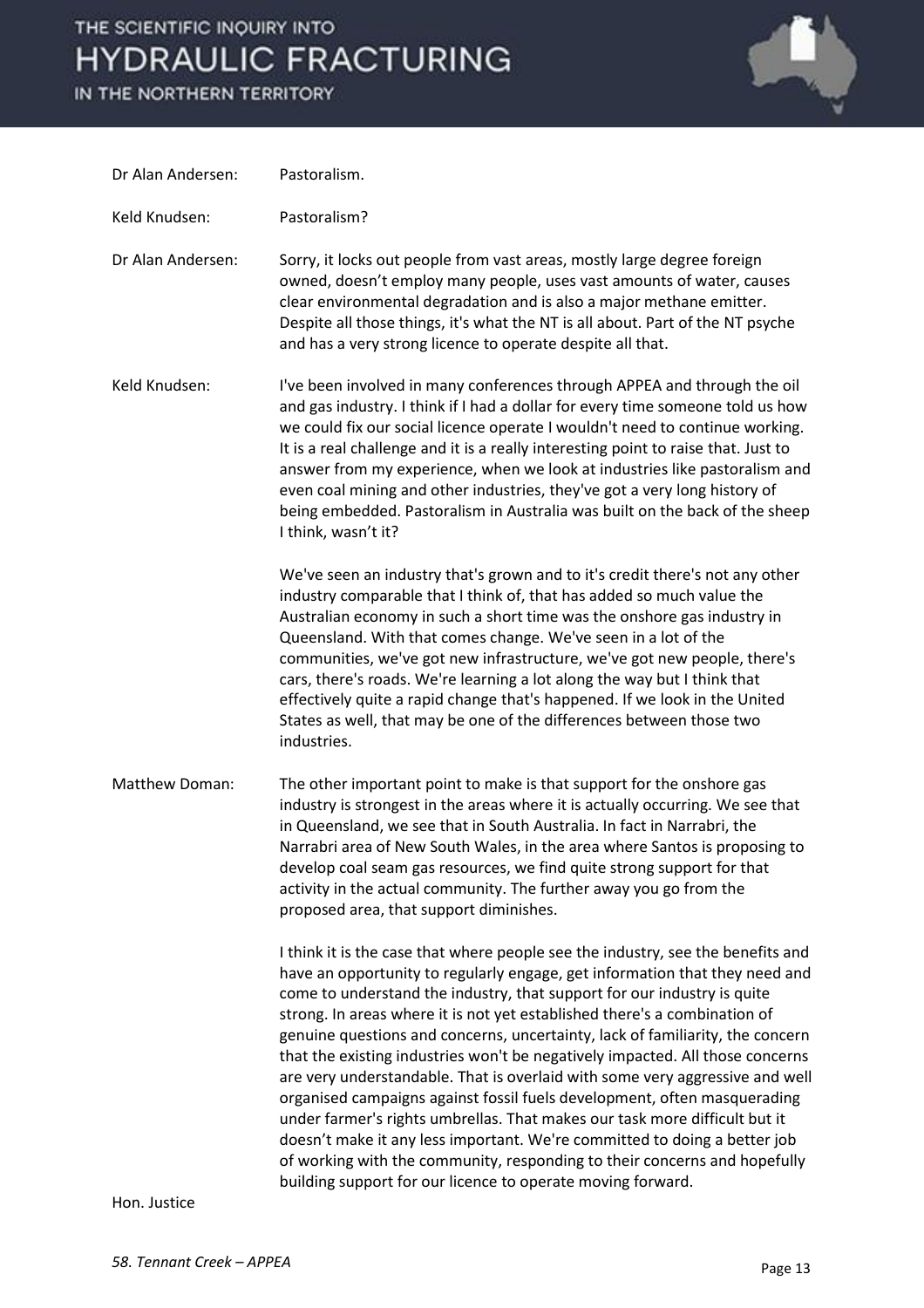

| Rachel Pepper:                 | I want to say we've been to Queensland recently we were in Chinchilla, sorry<br>we've spoken to land owners in Chinchilla, in Roma, in Dolby, we spoke to<br>land holders there. I'm not sure that you have the unqualified support that<br>you have just indicated. Certainly I know Narrabri my partner was there<br>recently. She reported back on seeing many yellow triangles. I'm just not<br>sure that what you've said is correct.                                                                                                                                                                                                                        |
|--------------------------------|-------------------------------------------------------------------------------------------------------------------------------------------------------------------------------------------------------------------------------------------------------------------------------------------------------------------------------------------------------------------------------------------------------------------------------------------------------------------------------------------------------------------------------------------------------------------------------------------------------------------------------------------------------------------|
| Matthew Doman:                 | I'm not sure the yellow triangles ought be taken as a barometer of<br>community sentiment. We have many examples of farmers who've had<br>yellow triangles put on their fence by others. I think the evidence from,<br>there's a group in Narrabri, the so called Yes to Gas the  movement started<br>of its own volition. Represents the community who's supportive of<br>development in that community who are frustrated by people from outside<br>the community presenting views that, purporting to be from the<br>community, opposing the project.                                                                                                          |
|                                | In Queensland I think there's a study, I haven't got the date reference in my<br>head. CSIRO wrote a report on community attitudes in Queensland that<br>showed a range of attitudes toward our industry. From, if I recall it, 10%<br>opposition. Then a range of attitudes varying from tolerance to acceptance<br>to support. I think that is reflected in the experience of talking to people in<br>communities like Roma or Chinchilla.                                                                                                                                                                                                                      |
| Hon. Justice<br>Rachel Pepper: | We've seen that data. Again, we had presentations from CSIRO from<br>university of Queensland and that's not what that data revealed. That data<br>revealed in many cases 50% or more had an unfavourable view of your<br>industry. Let's just for hypothetical purpose's sake assume that you have no<br>social licence to operate in the Northern Territory, how do you gain it? What<br>are your suggestions for gaining it?                                                                                                                                                                                                                                   |
| Matthew Doman:                 | I think we have to participate in the public discussion of the industry. We<br>have to explain both the type of information that we're covering and our<br>submissions to this enquiry. We have to explain first of all the overriding<br>point of why should there be the development of another industry in this<br>economy and the benefits that will flow from that. Giving people<br>information, trying to balance information around our activities, the proven<br>record and science of our industry. We need to do that both through the<br>media, through social media and also through face to face contact with<br>people right across the community. |
|                                | The companies that are proposing the development in the Beetaloo Basin<br>are very much doing that as we speak. As an industry I think we need to do<br>more of that as a broader community. We've been mindful this year of not<br>continuing the level of advertising for example that we were doing last year<br>partly out of respect for this Inquiry. We're looking forward to the resolution<br>of this Inquiry and returning to more fulsome engagement in community<br>advocacy in the near future.                                                                                                                                                      |
| Hon. Justice<br>Rachel Pepper: | That depends what the outcome of the inquiry is. Are you not pre-supposing                                                                                                                                                                                                                                                                                                                                                                                                                                                                                                                                                                                        |
|                                | the outcome of this Inquiry?                                                                                                                                                                                                                                                                                                                                                                                                                                                                                                                                                                                                                                      |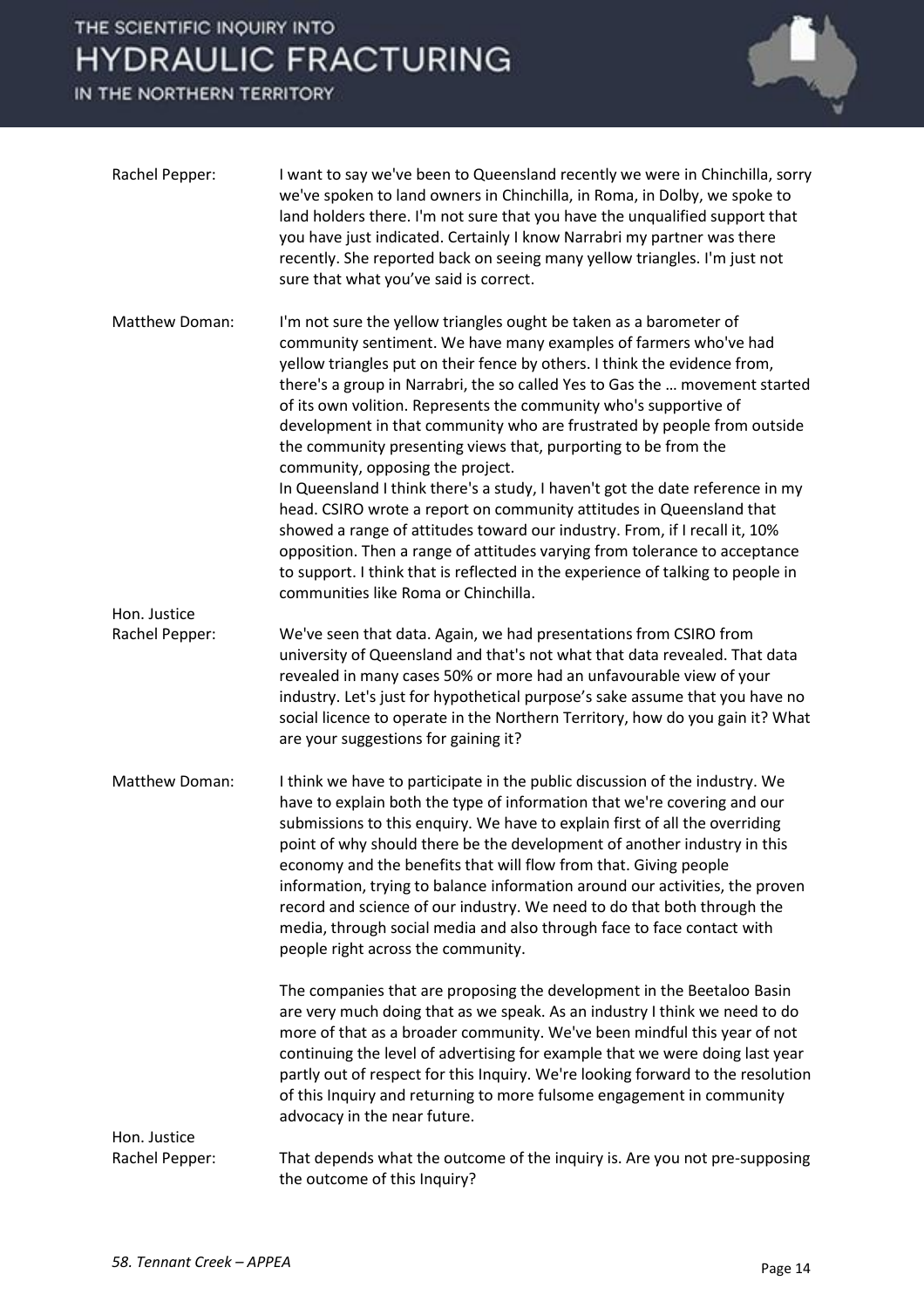

| Matthew Doman:                 | I should say, we may in fact find that the end point of this, the government<br>decides for a permanent ban on fracking in the Northern Territory. If it does<br>that there will be no industry. We will presumably therefore have less<br>advocacy and the industry and investors in the industry will move on to<br>other areas.                                                                                                                                                                                                                                                                                                                           |
|--------------------------------|--------------------------------------------------------------------------------------------------------------------------------------------------------------------------------------------------------------------------------------------------------------------------------------------------------------------------------------------------------------------------------------------------------------------------------------------------------------------------------------------------------------------------------------------------------------------------------------------------------------------------------------------------------------|
| Hon. Justice                   |                                                                                                                                                                                                                                                                                                                                                                                                                                                                                                                                                                                                                                                              |
| Rachel Pepper:                 | If you do have any survey results we'd be very appreciative of that<br>information obviously from here. I would be surprised if you haven't<br>undertaken that work already. Elsewhere just as we are not accepting<br>anecdotal evidence of community support against fracking, likewise we'll<br>not support anecdotal evidence of support for fracking.                                                                                                                                                                                                                                                                                                   |
| Keld Knudsen:                  | Justice Pepper if I just, we could just add to that. Maybe when you're in<br>Queens and you might have had an opportunity to talk to agforce-                                                                                                                                                                                                                                                                                                                                                                                                                                                                                                                |
| Hon. Justice                   |                                                                                                                                                                                                                                                                                                                                                                                                                                                                                                                                                                                                                                                              |
| Rachel Pepper:                 | We did.                                                                                                                                                                                                                                                                                                                                                                                                                                                                                                                                                                                                                                                      |
| Keld Knudsen:                  | -which is one of the leading organisations in Queensland representing that<br>sector. They do a series called engagement seminars to deal with how land<br>holders can approach working with the oil and gas industry. They do a                                                                                                                                                                                                                                                                                                                                                                                                                             |
|                                | survey every year or for every session. We're not denying, there's more<br>work to be done. They're seeing some very positive outcomes in<br>Queensland particularly in regards to the trust that we're holding. That they<br>have for the industry or the industry is, they're doing what they're saying.<br>There are some positive metrics and we can follow that up with Agforce.                                                                                                                                                                                                                                                                        |
| Hon. Justice<br>Rachel Pepper: | We have that information as well. We did speak to Agforce. Again they fully<br>acknowledged that their survey was incomplete and so far as it was only a<br>survey of their members and those members who bothered to fill out the<br>survey form. Professor Priestly.                                                                                                                                                                                                                                                                                                                                                                                       |
| Professor                      |                                                                                                                                                                                                                                                                                                                                                                                                                                                                                                                                                                                                                                                              |
| <b>Brian Priestly:</b>         | My question also relates to this lack of social licence to operate. Since it's<br>been partially answered I might focus on one element of that. Which I think<br>contributes to the lack of that social licence. That is a fairly consistent<br>perception of distrust in the regulatory of the Northern territory<br>government. You've commented on the regulatory reforms, they're in place.<br>You haven't commented upon the resources that are needed to implement<br>those reforms and so on. I wonder how you would, as an industry, respond<br>to this fairly general lack of trust in the community on the regulatory system<br>for your industry. |
| Matthew Doman:                 | I think it's true. Right across the country on a range of issues including but<br>not just including our industry, there is a lack of trust in government and in<br>regulatory systems. That's not conducive to resolution of some of the issues<br>that we're talking about today. I think in the Northern Territory we've seen<br>that the distrust in government was even significantly higher. That without<br>becoming a political commentator, was very much to the fore in recent<br>years. I think we're seeing some stabilising in attitudes towards government<br>here in the Northern Territory.                                                  |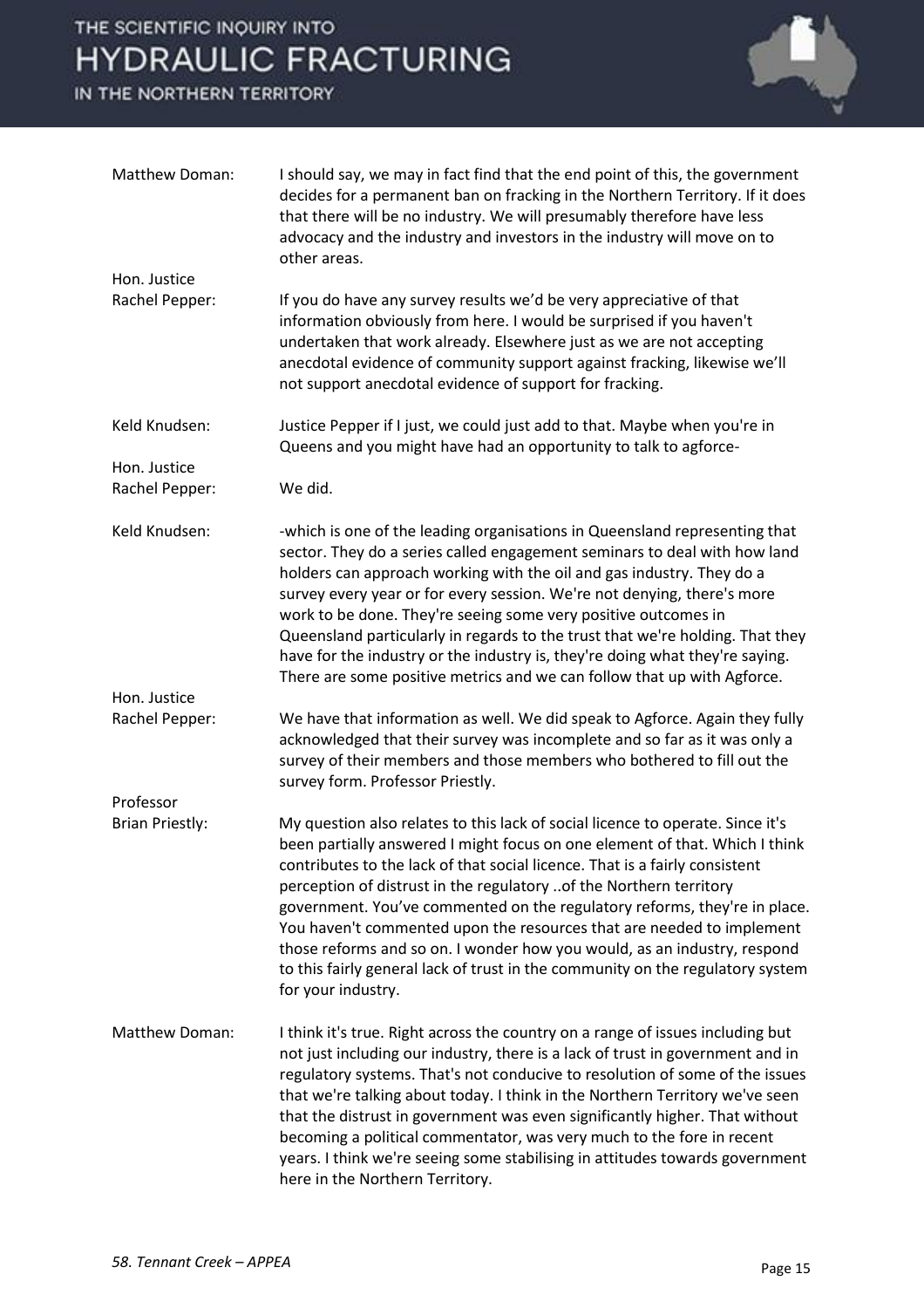

|                | I think that's to be hoped for. It's, I don't think in anyone's interest for  At<br>the end of the day we absolutely accept that the government owns the<br>resources that we seek to develop. The government will make a decision<br>about whether those resources are developed or not. The government will<br>regulate the manner in which those resources are developed and will have<br>oversight of our performance and whether we meet those regulatory<br>standards.                                                                                      |
|----------------|-------------------------------------------------------------------------------------------------------------------------------------------------------------------------------------------------------------------------------------------------------------------------------------------------------------------------------------------------------------------------------------------------------------------------------------------------------------------------------------------------------------------------------------------------------------------|
|                | It is of concern to us if the government is not held in high regard or there is a<br>community view that the government is not capable of doing those things.<br>We think that that's an unfair view of the Northern Territory Government's<br>existing capability. We also acknowledge that if the increase in activity that<br>we believe is possible subject to government approvals and decisions that<br>will stem from this inquiry, there will need to be an increase in the resources<br>of the government to appropriately regulate our activity.        |
| Hon. Justice   | We'd be supportive to the extent that we can, facilitating that strengthening<br>of resources.                                                                                                                                                                                                                                                                                                                                                                                                                                                                    |
| Rachel Pepper: | Yes, professor Hart.                                                                                                                                                                                                                                                                                                                                                                                                                                                                                                                                              |
| Professor      |                                                                                                                                                                                                                                                                                                                                                                                                                                                                                                                                                                   |
| Barry Hart AM: | Just following the  trust or mistrust. We've had a number of submissions<br>suggesting that one line of address if this is the establishment of an<br>independent organisation. Could you just give us an idea of APPEA's<br>thoughts about that desirability scope, who would pay for it?                                                                                                                                                                                                                                                                        |
| Matthew Doman: | I think the one which comes to mind is the Queensland GasFields<br>Commission. Keld has worked more closely in Queensland that I have so I'm<br>going to ask Keld to make some observations.                                                                                                                                                                                                                                                                                                                                                                      |
| Keld Knudsen:  | The GasFields Commission is not an independent regulator but do provide<br>oversight to an interface between government to a certain extent in the<br>land holders. I haven't really looked at the potential model in the NT as far<br>as whether it's an independent regulator or whether it's one that has it' own<br>functions listed within the Department of the Environment or the<br>Department of Mines and Petroleum. Seems pretty clear that it does need<br>to be well resourced and that is appropriate.                                              |
|                | We see that across regulations across Australia as far as the need to have<br>well resourced regulators that they have not only the money to do their jobs<br>but also the technical expertise. As far as I'm aware the Northern Territory<br>Government has been quite focused on making sure they have that<br>expertise. I don't think APPEA has a position whether there needs to be an<br>independent standalone regulator that has its own authority or whether<br>there's one that's listed within the department but effectively functions on<br>its own. |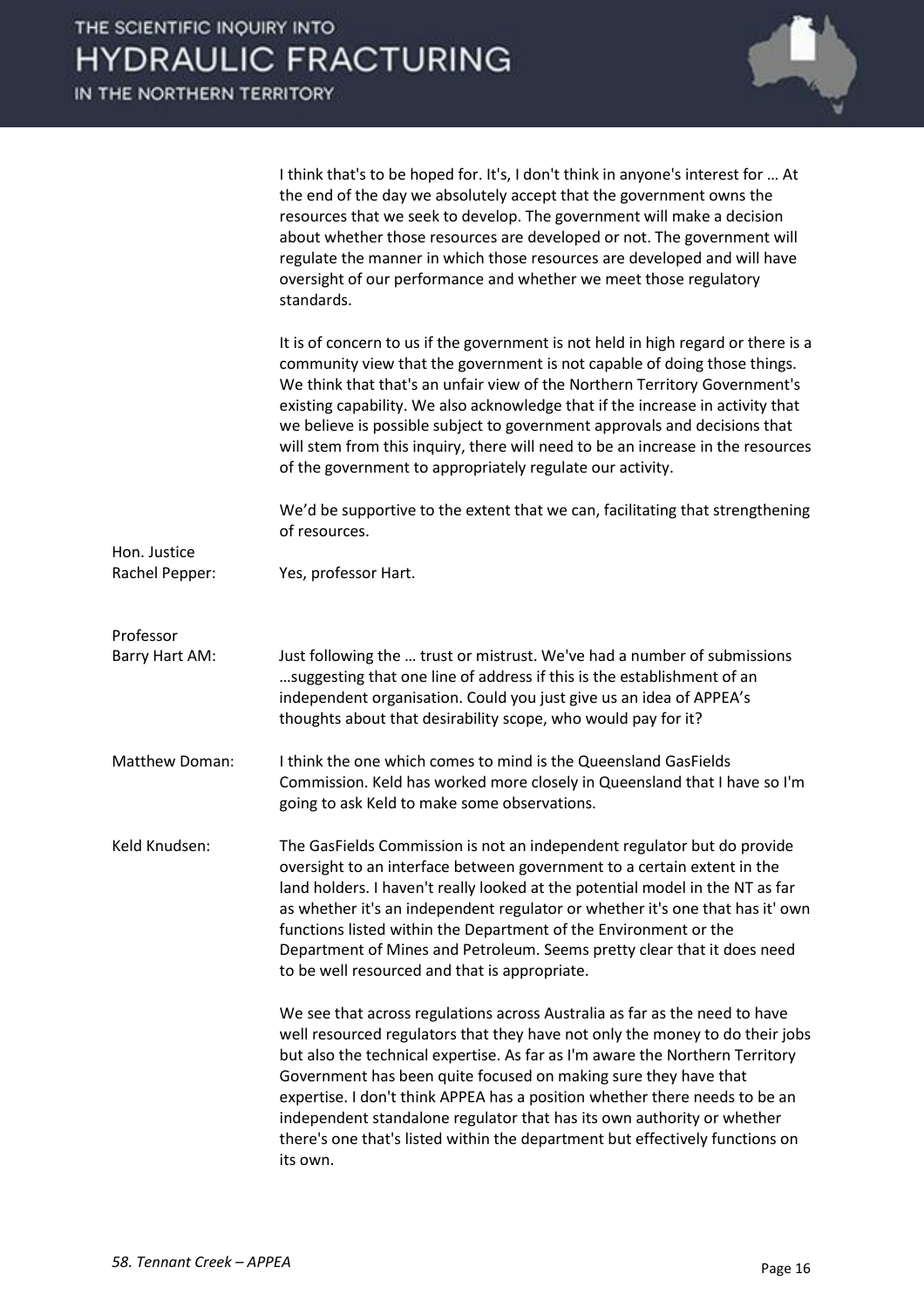|                                | I know in other jurisdictions we've got mixes of those. Offshore we have an<br>independent regulator under NOPTA and NOPSEMA for both titles and<br>environmental decisions. At the federal level we have environmental<br>decisions under the EPBC Act that's nested within the Department of<br>Environment. There's appropriate structures as far as accountability and<br>probity. I think either could be an option. It just depends on how the<br>government wants to progress it.                                                                                                                                                                                                                                                                                                                                                                                                                                                                                                                                                                               |
|--------------------------------|------------------------------------------------------------------------------------------------------------------------------------------------------------------------------------------------------------------------------------------------------------------------------------------------------------------------------------------------------------------------------------------------------------------------------------------------------------------------------------------------------------------------------------------------------------------------------------------------------------------------------------------------------------------------------------------------------------------------------------------------------------------------------------------------------------------------------------------------------------------------------------------------------------------------------------------------------------------------------------------------------------------------------------------------------------------------|
| Hon. Justice<br>Rachel Pepper: | Where would the resources come from for this new and improved body                                                                                                                                                                                                                                                                                                                                                                                                                                                                                                                                                                                                                                                                                                                                                                                                                                                                                                                                                                                                     |
|                                | whatever it may be?                                                                                                                                                                                                                                                                                                                                                                                                                                                                                                                                                                                                                                                                                                                                                                                                                                                                                                                                                                                                                                                    |
| Keld Knudsen:                  | It certainly is a challenge that we see across all jurisdictions as far as how do<br>we fund regulatory functions. Most of the time when we look at the<br>offshore regulator for instance, that's a cost recovered system and it's based<br>on industry activity. The difficulty we have in a full cost recovery system in<br>an industry that's quite small is that there may not be the funds on an<br>activity level in order to be able to fully resource it.                                                                                                                                                                                                                                                                                                                                                                                                                                                                                                                                                                                                     |
|                                | When we see the activities of our industry in other jurisdictions, there is<br>partial cost recovery plus a mix of public good funds and there is some<br>public good elements in making sure that any industry is efficiently<br>regulated with solid oversight. Certainly that is a question that all<br>jurisdictions grapple with particularly in an industry that is relatively small in<br>scale. At a future point if the moratorium lifted and the industry is bigger<br>that might be a different question.                                                                                                                                                                                                                                                                                                                                                                                                                                                                                                                                                   |
| Hon. Justice                   |                                                                                                                                                                                                                                                                                                                                                                                                                                                                                                                                                                                                                                                                                                                                                                                                                                                                                                                                                                                                                                                                        |
| Rachel Pepper:                 | It would be good to get some assistance on APPEA on what a regulatory<br>bottle you think would be appropriate for the Northern Territory given that<br>you've agreed that there work to be done in terms of regulations is never<br>done. Indeed what that would look like and how it would be funded.                                                                                                                                                                                                                                                                                                                                                                                                                                                                                                                                                                                                                                                                                                                                                                |
| Adam Welch:                    | Justice Pepper can I just add, my comments before around the status of the<br>regulatory reform process. Just want to clarify that we believe in APPEA,<br>that the current regulatory environment is satisfactory for the next stage of<br>the industry's development around continued exploration. Yes, there will<br>need to be some more regulatory reforms to underpin our development<br>phase. I'd also like to commend the Productivity Commission report to the<br>panel. The very discussions you've asked us to comment on have detailed<br>explanations spelled out in that report even to the point of South Australia<br>having a very passionate analysis, evidence put forward around why they<br>have a single regulatory body system there. Also looking at the Western<br>Australian onshore system. That particular Productivity Commission report<br>was the foundation for adding well integrity to the, what was formerly the<br>National Offshore Petroleum Safety Authority. It's a very very good report<br>for the panel to have a look at. |
| Hon. Justice                   |                                                                                                                                                                                                                                                                                                                                                                                                                                                                                                                                                                                                                                                                                                                                                                                                                                                                                                                                                                                                                                                                        |
| Rachel Pepper:                 | I'm grateful for that and we have regard to it, thank you. Dr. Beck, thank<br>you.                                                                                                                                                                                                                                                                                                                                                                                                                                                                                                                                                                                                                                                                                                                                                                                                                                                                                                                                                                                     |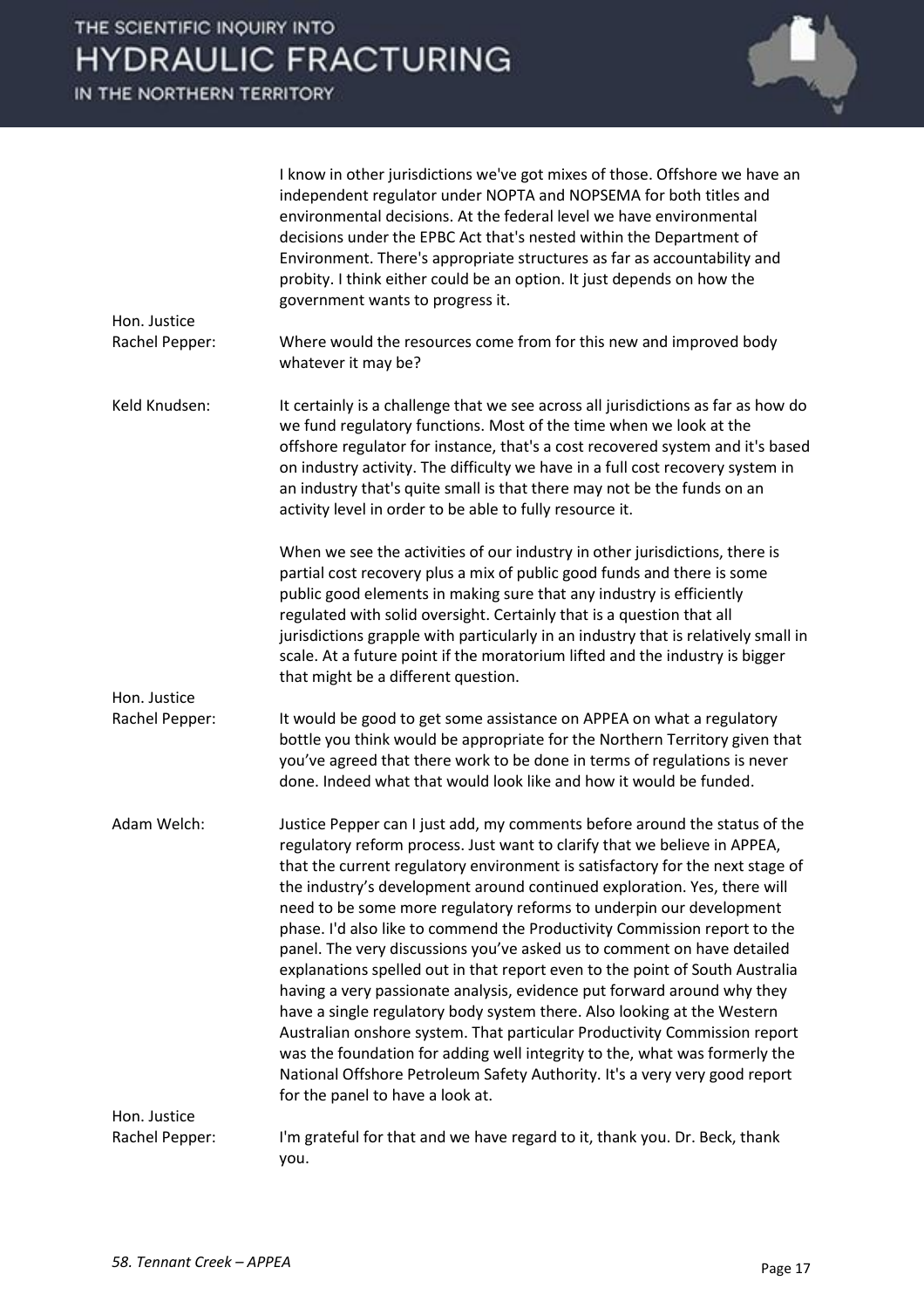IN THE NORTHERN TERRITORY



Dr Vaughan Beck AM: A couple of questions. Firstly with regard to the claims that Australia is awash with gas. There was some reference to reports, the Aima report 2019 to 2024 and an international report 2012 to 2022 saying that there is adequate supply or finally balanced. Given that any development in the Northern Territory in terms of large scale production would not occur until after those end dates that I quoted, panel would value contributions and written contributions from APPEA that looks at the original claims that Australia is awash with gas.

> That was based upon an analysis of some …. data. We would then value the industry's perspective on what the outlook for gas is beyond 2022 or 2024. Which the two reports you used in referencing up on the presentation. We'd like some full written response as to what the industry sees as to the gas outlook beyond those time frames and aligns with the more full scale production from any gas developments in the Northern Territory. Will do?

- Matthew Doman: Happy to provide that.
- Dr Vaughan Beck AM: Thank you very much. In terms of a comment in respect of greenhouse gases , it was made an observation on the slide effectively saying that CSIRO's measurements of the calcium gas confirms the accuracy that the emissions are much lower than in the US. That comment also aligns with some comments that were put in the APPEA submission … That was referencing a report by day 2017. I've had a look at that report by day 2017. APPEA in the written submissions to this panel quoted low emissions, I can't remember the figure.

They were about .2% I'm not sure. We're representative of a couple of hundred kilograms of methane emissions per vent. When I looked at the report, that was based upon emissions attached to some unloading phase. ..some CSIRO emissions. CSIRO also did some measurements for work …and the actual figure quoted by CSIRO was of the order of 20 plus tonnes of CH4. That wasn't mentioned in the APPEA submission. To give credit to the CSIRO report. They articulated it but APPEA didn't reflect it. Your claims that the gas emissions are low don't bear up to scrutiny in terms of what CSIRO had to say.

CSIRO did not do any measurements of the emissions during hydraulic fracturing. The characterization that CSG emissions are much lower than US I don't accept and I'd like commentary from APPEA on that based upon a more wholesome appraisal of the CSIRO report. Also on the data that we presented in our submission which is based upon the latest results from the US which are from the national energy technology laboratory. They do comprehensive measurements at points and at field level.

Those results indicate that methane emissions are … This is across the US whole gas field, are of 1.7% and they range from 1.3 to 2.2%. I'd value some commentary on that. I also note you made reference to the department of environment and energy in terms of the inventory. I acknowledge they've been updated. Also not that they are for inventory purposes and not for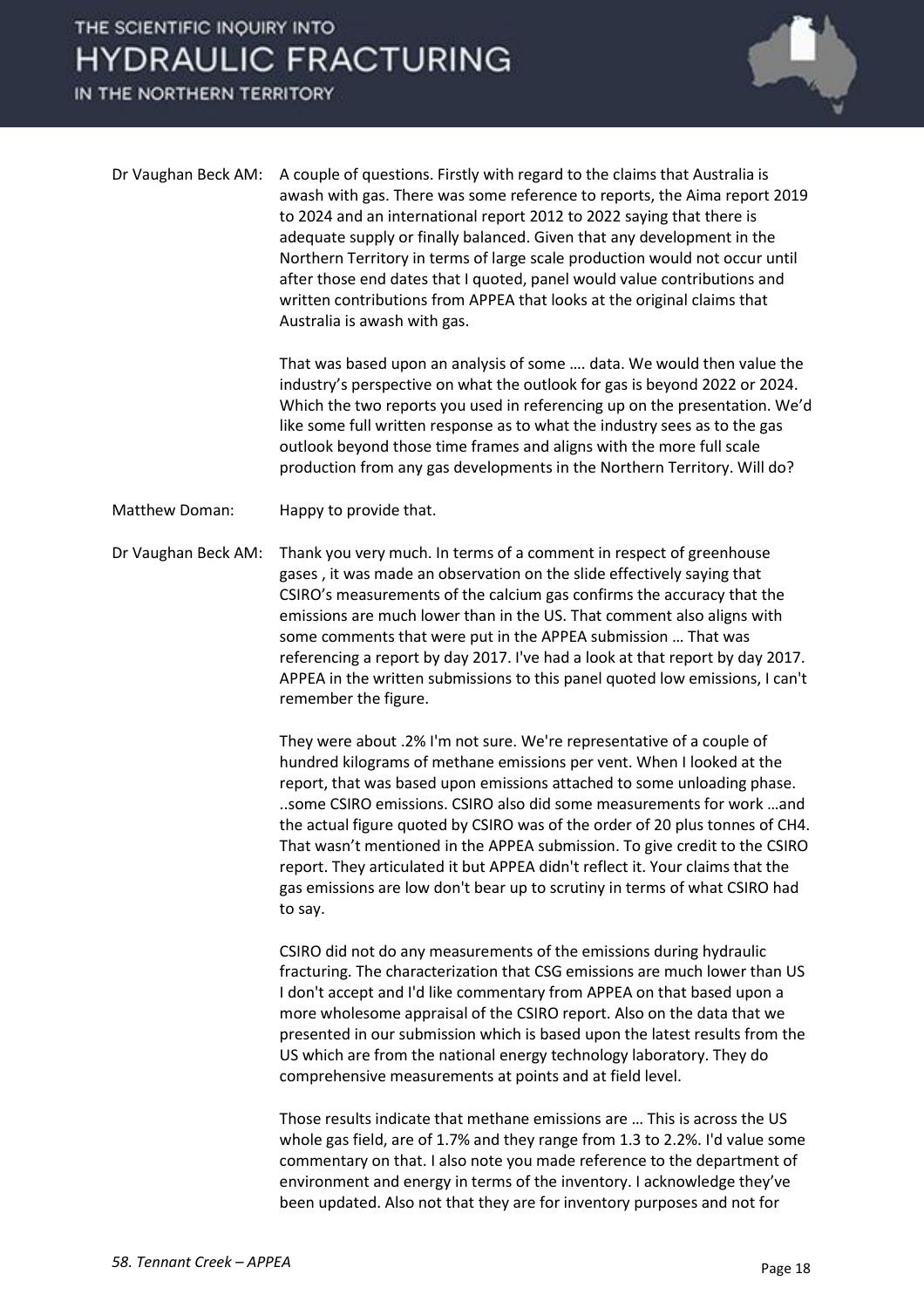IN THE NORTHERN TERRITORY

Hon. Justice



measuring actual performance. The panel would value commentary on the proposal for both baseline measurement and also ongoing measurements of methane from gas fields. Look forward to some commentary on that as well.

Matthew Doman: Thank you. We'll take that on notice and certainly provide a response. We recognise that part of that was in the written request for further information, yes we will definitely do that.

Rachel Pepper: Dr. Ritchie, yes.

- Dr David Ritchie: Thank you. Just going back to the question that we were dealing with before. In your introduction you did say that one of the exciting potentials of this industry was to alleviate the shortfall in the East. Understanding that we don't know what the price is, do you have an idea of what the price would have to be in the current market for it to be able to be a significant … Affect the Eastern market at all?
- Adam Welch: APPEA is not privy to the price or the commercial discussions that companies undertake.
- Dr David Ritchie: you know what the price in the East is now. You must have a view what it would have to be produced at in today's environment to be competitive.
- Adam Welch: One example that we'll provide in our submission is a chart that will look at the US experience on gas prices, drilling activity and production levels. Which is a clear indication of a reasonably well functioning market working. If I could visually draw the chart for you, you've got prices heading up into the 10, 11, \$12 Mmbtu range in the 2010, 2009 period. Subsequently drilling activity following that so a large spike in drilling activity. That clearly bought on a number of new reserves and then the reserve's level was being produced and you see the price come down quite significantly to where it is today to the three to four dollar or even down to the \$2.50 range.

That's a clear example of a well functioning market where price signal has introduced new drilling activity, new production activity. Clearly at the level of production activity that goes underway has economies of scale effect to it. Therefore the drilling becomes more productive, the services become more efficient and therefore overall the industry cost base comes down. Therefore those companies are still able to produce at two dollars, three dollars a unit and still making some healthy profit.

- Dr David Ritchie: Thank you, just on that, would you characterise the Australian market as a well functioning market at the moment?
- Matthew Doman: From what we've seen, we've seen quite an amount of analysis of the poor functioning of the Australian market at the moment. I think to a large degree that is from our position, the restraint on the development of new resources to feed supply into that market. There's been work on the transparency or lack of transparency in the market that the Australian Energy Market Commission and others have done. We've broadly supported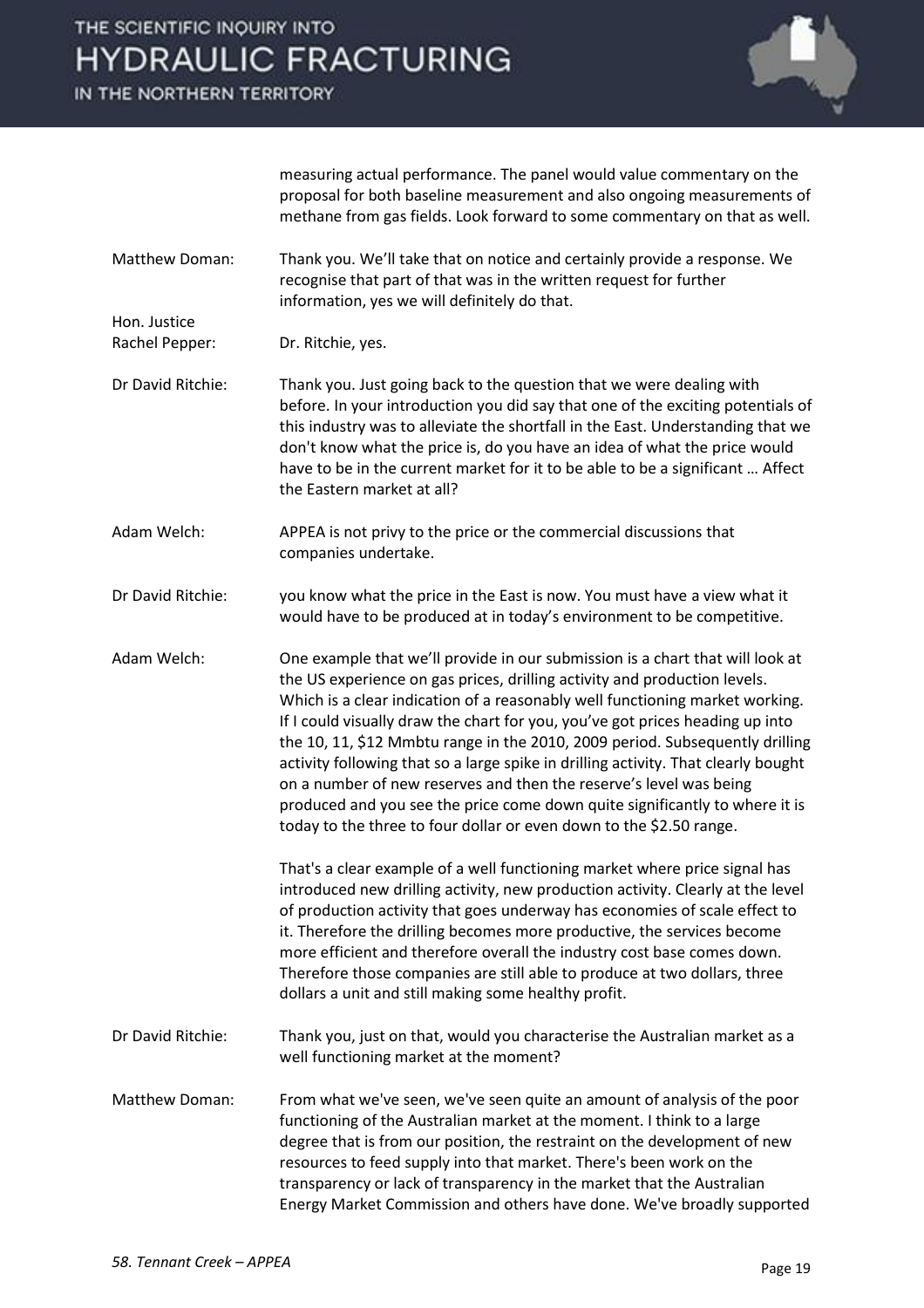

that initiative. We need greater transparency in the market. We're also in a discussion which is as political as the current discussion around gas is in Australia.

There needs to be some analysis of all the claims that are made, analysis of our claims about supply and restraints on supply. There needs to be analysis of some of the claims that are made about lack of gas and about the prices that are being asked. Some of the commentary we see in the public domain often doesn't experience the reality that we believe we see or at least our members see. APPEA doesn't buy and sell gas nor do we actually produce gas. Our member companies do that ad subject to confidentiality and other commercial constraints.

Sometimes we might not be the best commentator on those questions but broadly I think we see a market that could be is not functioning well and for a whole range of factors.

Dr David Ritchie: Thank you. The reason I ask is actually just as a context of this next question. I think you also said in your introduction that with effective regulation we could have a safe and productive industry in the Northern Territory. When we discussed this with Santos, they made quite a strong point that the cost structure of the industry here would not bare too much regulation. That they couldn't, they didn't want regulation that would then, I think their words were, stifle or kill the industry because of imposed costs. Do you have a view on that?

Matthew Doman: Certainly there's a point at which, the whole question is linked back to the social licence or the level of community support. The community needs to know that the activity that we're undertaking has been adequately regulated, that assurances from us that we have got a strong track record and can operate safe and sustainably are not enough. Clearly there needs to be regulation. There is also clearly a point at which the regulatory burden impacts the commerciality of our industry. One of the judgments before you is to make a judgement of what are the real risks, what are the genuine risks that need to be addressed, regulated, monitored?

> Which of them can we have some comfort from the track record of the industry or the acceptance of the science that this would be beyond what was a reasonable level of regulatory activity.

- Dr David Ritchie: All right. Being specific, one of the things that's become pretty apparent to us is that to be effectively regulate we need sound baseline studies done. Do you see that imposing the costs of those on the industry would be a step too far?
- Matthew Doman: I think there is the baseline studies that are currently being undertaken. I've been out of the country for a while, I stand corrected. Have been funded by the industry proponents. We accept that those baseline studies are necessary. I guess the overall position is that the state or in this case the territory owns those resources and will make decisions about whether the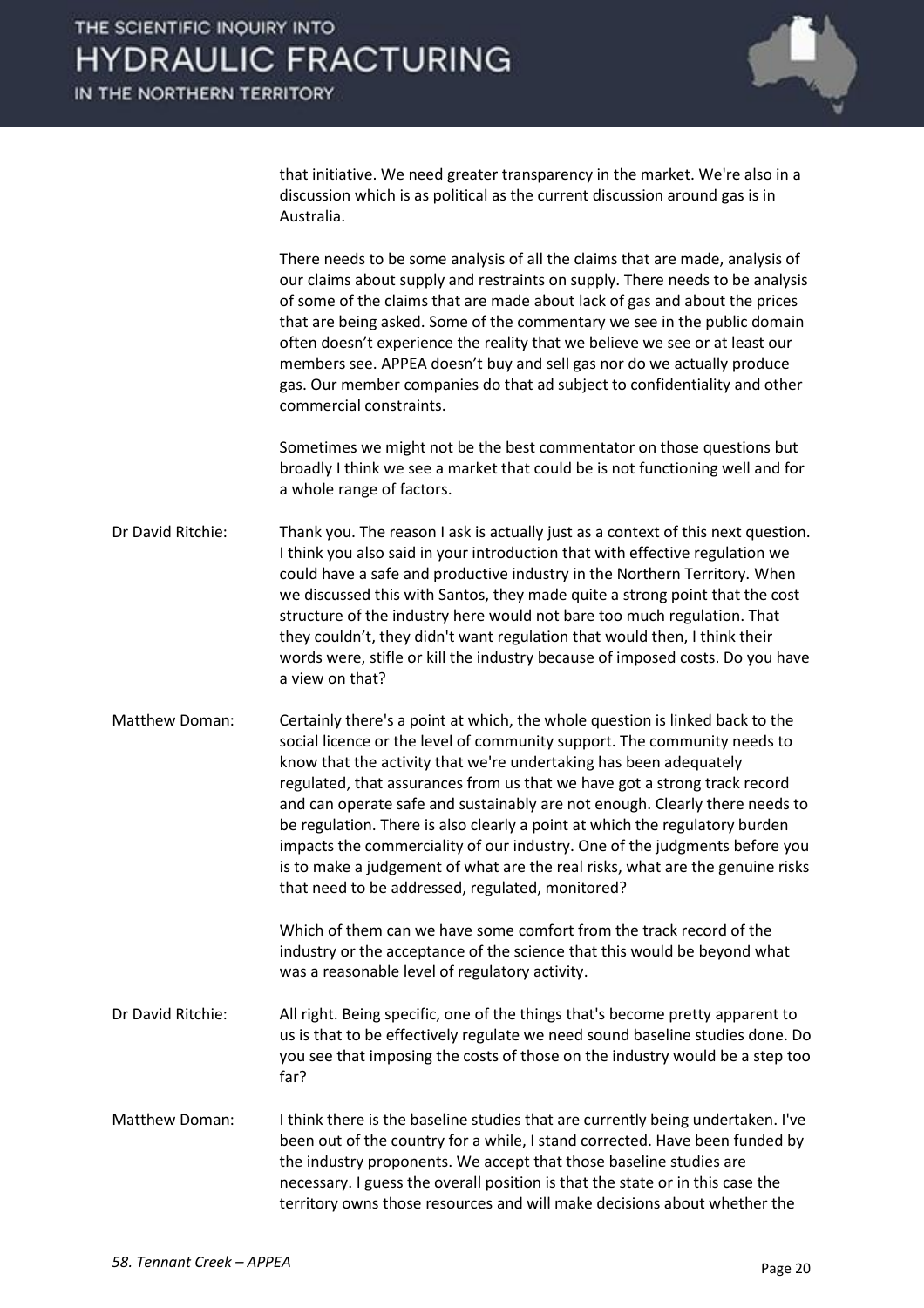IN THE NORTHERN TERRITORY



development of those resources goes ahead. Then we'll share in the benefits of the development of those resources. We believe that there's appropriate cost sharing in many areas but the industry has a contribution to make.

- Dr David Ritchie: Thank you. Just to go on another issue. I think you said that there were 50 access land agreements already in place in the Northern territory. I'm assuming that some financial, there'd be a financial component of those. Would that be reasonable to assume?
- Matthew Doman: They have, all of them have compensation for impacts of our activity in those agreements. I can't speak to the individual agreements which at the moment do-
- Dr David Ritchie: We understand that. I suppose my question is, and I think you've partly answered it. You would see then as an industry, that those payments are a compensation for loss of amenity or some sort or another being experienced by the most cases either the traditional owners or the pastoral licensee. Is that correct?
- Matthew Doman: Keld, do you want to speak to it from a Queensland perspective where we have a very large number of agreements in place?
- Keld Knudsen: Thanks Matt. Thanks Dr. Ritchie. The conduct and compensation agreements are not, the way they're handled in Queensland so I can't speak for the NT. I'm not familiar with the conduct and compensation agreement here.
- Dr David Ritchie: I guess I'm interested more in just what you as the peak body think is the best way of doing it as well as also hearing the actual examples from areas.
- Keld Knudsen: The conduct and compensation arrangements in Queensland cover a wide range of the potential impacts on the land holders. Not just what there might be a lost productivity from additional tracks through productive land. Sorry. Through productive land. It also takes into consideration land holders time in negotiating access as well as visual amenity and a whole range of things. When it's been put to land holders whether they think it's adequate, the majority say that they do think that the compensation agreements in Queensland are fair.

I think if we asked anyone whether they'd want more money I think most of them would probably suggest that they would. It's a pretty good barometer I think of whether the agreements in Queensland are hitting the mark. We've got 5,000 agreements now. As I think we put on the slide earlier, there's about 2,100 of them that are hosting active activity. The others may be hosting a pipeline that's already been completed or are yet to be developed. Certainly in our engagements with peak bodies in Queensland, it seems to be hitting a pretty decent spot. Covering a range of activity.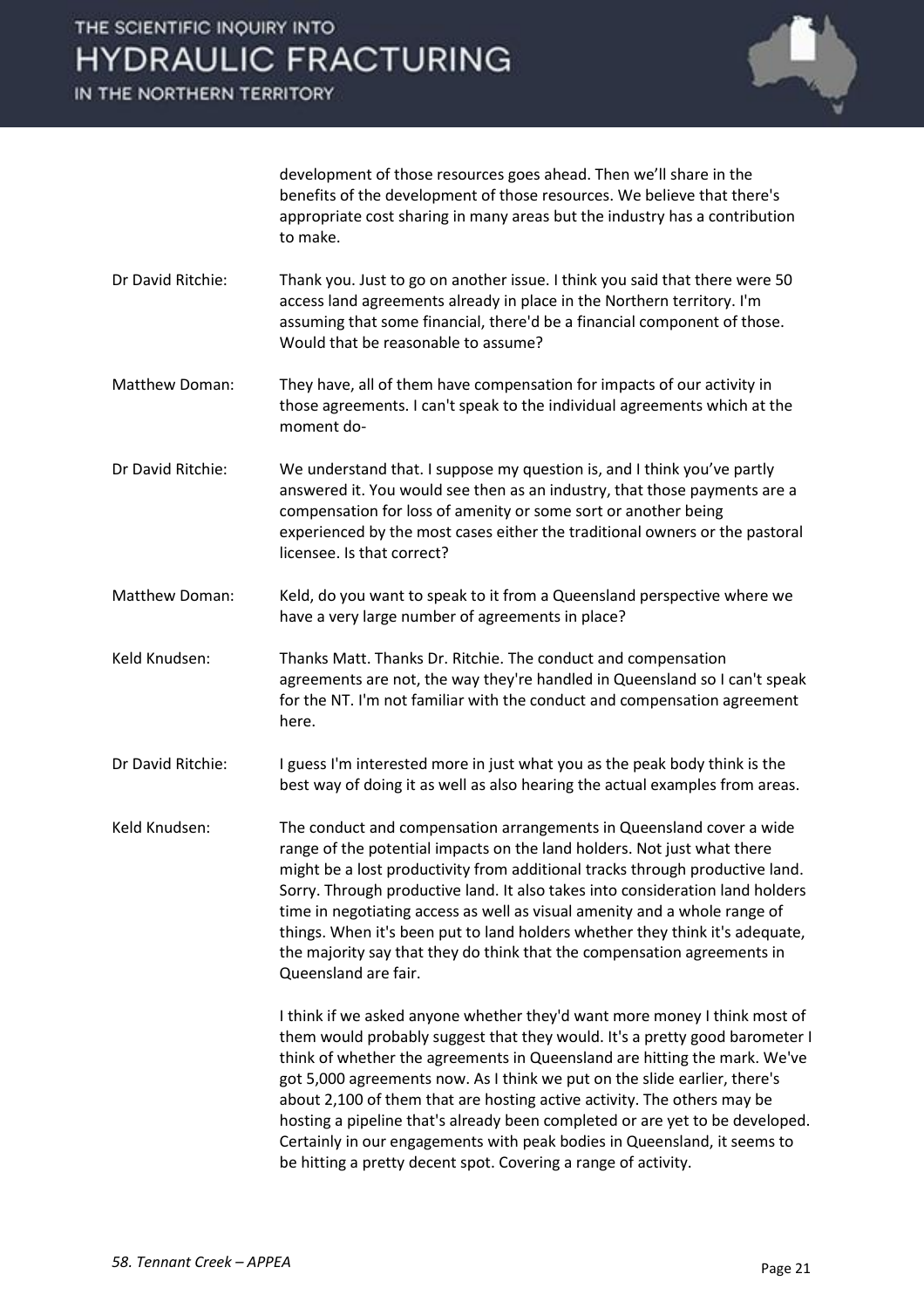

| Dr David Ritchie:              | Thank you. Yes, I think the question in my mind is if it is a compensation,<br>there's got to be a way of assessing what the loss has been that you're<br>compensating for. Some of the losses are subjective. In the Northern<br>Territory where you'll be dealing with possibly the loss of amenity with a<br>completely cross culturally. You're dealing with traditional owners. I'm<br>interested in how you see that would be calculated and more particularly<br>how it can be transparently calculated.                                                                                                                                                                                                                                                                                                                             |
|--------------------------------|---------------------------------------------------------------------------------------------------------------------------------------------------------------------------------------------------------------------------------------------------------------------------------------------------------------------------------------------------------------------------------------------------------------------------------------------------------------------------------------------------------------------------------------------------------------------------------------------------------------------------------------------------------------------------------------------------------------------------------------------------------------------------------------------------------------------------------------------|
| Keld Knudsen:                  | From our experience in Queensland each of the conduct and compensation<br>agreements is definitely unique to that individual and that arrangement with<br>the land holder and the company. In some cases a land holder will have<br>three or four conduct and compensation agreements across their property.<br>There may also be one with the land owner and the occupier. There's quite<br>a range. I guess what I'm trying to indicate is that they're really specific to<br>the situation and the individual group. When it's been tested previously and<br>it's been looked at from a calculative perspective, it tends to figure really<br>based on the previous land use.<br>Then there's calculations that are undertaken to work out what the change<br>in the land use might be. They've come up with a dollar figure at the end. |
|                                | You're absolutely right, the subjective nature of amenity, your use of the<br>property, it does vary. I'm not sure if there's a calculator but certainly we<br>can take that on notice and come back to you and provide dome more<br>information.                                                                                                                                                                                                                                                                                                                                                                                                                                                                                                                                                                                           |
| Dr David Ritchie:              | Thank you. I gather from what you were saying before that you would<br>welcome us commenting on a more transparent system for doing that?                                                                                                                                                                                                                                                                                                                                                                                                                                                                                                                                                                                                                                                                                                   |
| Keld Knudsen:                  | For conduct and compensation agreements?                                                                                                                                                                                                                                                                                                                                                                                                                                                                                                                                                                                                                                                                                                                                                                                                    |
| Dr David Ritchie:              | Yeah.                                                                                                                                                                                                                                                                                                                                                                                                                                                                                                                                                                                                                                                                                                                                                                                                                                       |
| Keld Knudsen:                  | I don't think there's any concern with that.                                                                                                                                                                                                                                                                                                                                                                                                                                                                                                                                                                                                                                                                                                                                                                                                |
| Dr David Ritchie:              | Thank you.                                                                                                                                                                                                                                                                                                                                                                                                                                                                                                                                                                                                                                                                                                                                                                                                                                  |
| Hon. Justice<br>Rachel Pepper: | Yes, Professor Hart.                                                                                                                                                                                                                                                                                                                                                                                                                                                                                                                                                                                                                                                                                                                                                                                                                        |
| Professor<br>Barry Hart AM:    | Could I just follow up on your agreement that there is still a need for<br>baseline studies to be undertaken? Could you comment on whether you see<br>that these baseline studies should be done before development proceeds<br>further?                                                                                                                                                                                                                                                                                                                                                                                                                                                                                                                                                                                                    |
| Matthew Doman:                 | I think what we have said is that we support monitoring of water resources<br>before, during and after activity. The reality is that the substantial impacts<br>will come in the development phase of our industry when a larger number<br>of wells are drilled. During the exploration phase the water impacts are very<br>minimal. In fact we're getting quite a bit of information on the water                                                                                                                                                                                                                                                                                                                                                                                                                                          |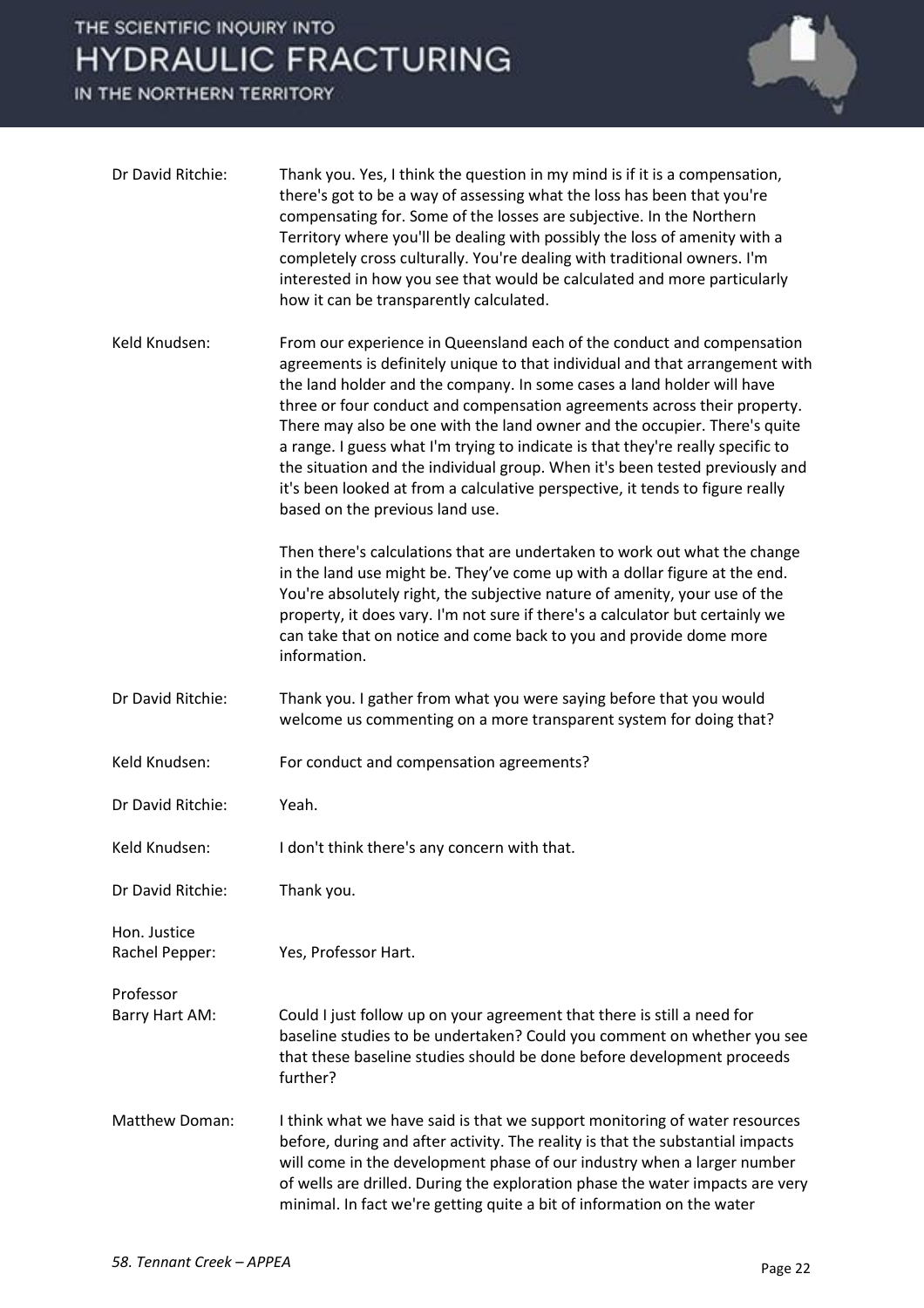IN THE NORTHERN TERRITORY



resources through the exploration drilling activity. That's one of the things that we do. We are supportive of baseline water studies and advancing them as much as we can before substantial development activity occurs.

| Professor                   |                                                                                                                                                                                                                                                                                                                                                                                                                                                                                                                                                                                                                                                |
|-----------------------------|------------------------------------------------------------------------------------------------------------------------------------------------------------------------------------------------------------------------------------------------------------------------------------------------------------------------------------------------------------------------------------------------------------------------------------------------------------------------------------------------------------------------------------------------------------------------------------------------------------------------------------------------|
| Barry Hart AM:              | I'd have to say though that if that's what you think is a baseline study, it's<br>very limited. We're seeing baseline studies as broader than that. You<br>mentioned nothing at all about terrestrial, the aquatic systems, it's all about<br>how much water is there and it's quality. There's more components to<br>baseline studies than I think you're suggesting there.                                                                                                                                                                                                                                                                   |
| Matthew Doman:              | I can take that on notice and see if we can provide more information on the<br>extent of that sort of thing.                                                                                                                                                                                                                                                                                                                                                                                                                                                                                                                                   |
| Professor                   |                                                                                                                                                                                                                                                                                                                                                                                                                                                                                                                                                                                                                                                |
| Barry Hart AM:              | Just one last question, a more of a, I suppose technical one. This is with<br>regard to abandoned wells and their security if you'd like. That there'd been<br>studies you were going to provide us with the reports of someone who had<br>done some studies that purported to indicate that cements would retain<br>their stability for 10,000 years. I'd be very keen for you just to give us a<br>summary. I think you used the word modelling. Obviously they haven't<br>studied it for 10,000 years. Can we be confident that that information is<br>believable?                                                                          |
| Keld Knudsen:               | I think the key that I was trying to present is that well integrity over the long<br>term is more about the integrity of the plug and the placement of the plug<br>and the mechanical placement of the plug. When we looked at the long<br>term integrity, those studies that mentioned undertook laboratory tests on<br>the type of cement and then put them under extreme conditions, corrosion<br>conditions including CO2 which is quite a heavy corrosive. Then they<br>modelled it out and then they tried to make some assumptions based on<br>what they saw as to what the potential corrosion might be of the cement for<br>instance. |
|                             | Their conclusions in that report found that even after 10,000 years based of<br>course on the size of the cement plug, that the corrosion wasn't sufficient to<br>have actually caused a failure in the integrity of the wells. I'm not sure if I'm<br>explaining that very well.                                                                                                                                                                                                                                                                                                                                                              |
| Professor<br>Barry Hart AM: | No, I understand.                                                                                                                                                                                                                                                                                                                                                                                                                                                                                                                                                                                                                              |
|                             |                                                                                                                                                                                                                                                                                                                                                                                                                                                                                                                                                                                                                                                |
| Keld Knudsen:               | They did a linear test on the steel which is effectively, could be actually an<br>easier scenario than the cement and then they modelled, they did lab tests<br>and followed that out in a modelled scenario to see how long it would take.<br>Even after that 10,000 year scenario they didn't see the cement at that plug,<br>as long as it's placed mechanically sound, they didn't see any potential<br>breach.                                                                                                                                                                                                                            |
| Professor                   |                                                                                                                                                                                                                                                                                                                                                                                                                                                                                                                                                                                                                                                |
| Barry Hart AM:              | Okay, we'll look forward to the report.                                                                                                                                                                                                                                                                                                                                                                                                                                                                                                                                                                                                        |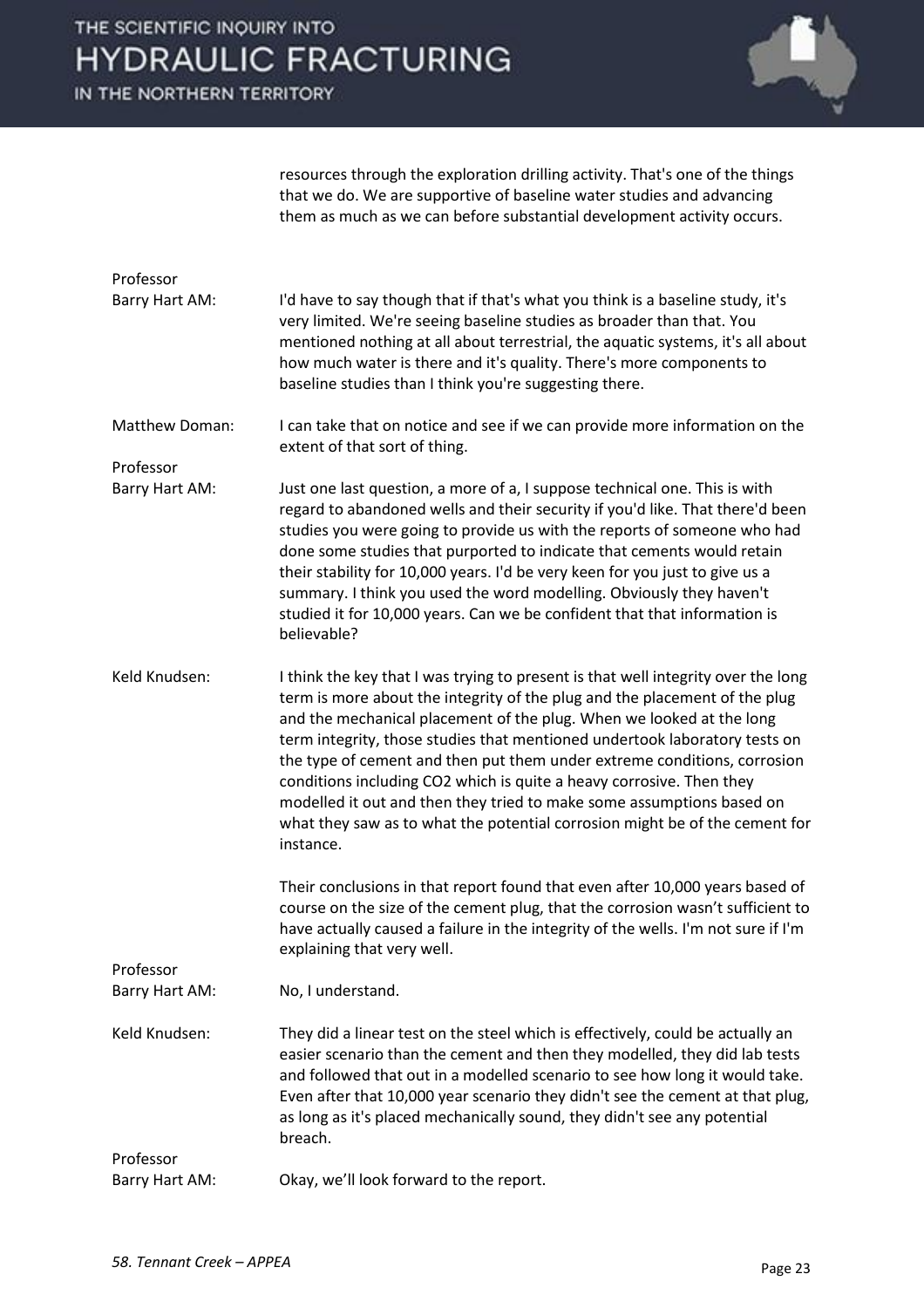

| Keld Knudsen:                  | Absolutely. Most of the works being done recently has been around CO2 in<br>the long term storage of carbon capture and storage projects. We can<br>extrapolate that across because it's actually a more extreme situation than<br>we'd see in an under pressured environment with a shale gas fuel for<br>instance.                                                                                                                                                                                                                                                                                                                            |
|--------------------------------|-------------------------------------------------------------------------------------------------------------------------------------------------------------------------------------------------------------------------------------------------------------------------------------------------------------------------------------------------------------------------------------------------------------------------------------------------------------------------------------------------------------------------------------------------------------------------------------------------------------------------------------------------|
| Professor                      |                                                                                                                                                                                                                                                                                                                                                                                                                                                                                                                                                                                                                                                 |
| Barry Hart AM:                 | Thank you.                                                                                                                                                                                                                                                                                                                                                                                                                                                                                                                                                                                                                                      |
| Hon. Justice<br>Rachel Pepper: | One last question. Your organisation unsurprisingly are Santos in origin.<br>You've all I suppose cautioned against overregulation, I think you used the<br>word reasonable regulation. Which is what origin used. Overregulation was<br>Santos'. You would accept, wouldn't you, given the complete lack of trust<br>that has been expressed to us by people who have fronted this enquiry that<br>perhaps overregulation may just well be the price that the onshore<br>unconventional gas industry has to pay in order to gain a social licence?                                                                                             |
| Matthew Doman:                 | Look, we don't regulate ourselves, that is a role for government and they<br>will take advice from your panel and other sources in determining that<br>regulatory regime. Our industry will then have to make a decision about the<br>economics of operating in this case in the Northern Territory. The cost of<br>regulation will impact the viability of development here. That should be<br>heard to be arguing for minimal regulation and certainly not for inadequate<br>regulation. We know that wherever we operate we will be regulated.                                                                                               |
|                                | We need to be regulated to a level that gives the community confidence<br>that we're going to be operating safely and we're going to be called to<br>account if we don't. That we can't be successful without the community<br>having confidence in the regulatory regime. The caution is sounded in<br>relation to regulatory burden and the cost of regulation and the necessity<br>for individual regulatory action. At the end of the day, once the regulatory<br>regime is in place, our members will have to make decisions about the cost<br>of regulation and how that affects the commercial development prospects<br>of the projects. |
|                                | I think we see in Queensland and in South Australia, states with a long<br>history of onshore gas activity, a long history of regulating those activities.<br>There are some complaints from our industry from time to time about<br>aspects of regulation in both the states. The regulatory regimes have<br>enabled and facilitated commercial development. We hope that that's the<br>point we land in the Northern Territory.                                                                                                                                                                                                               |
| Hon. Justice<br>Rachel Pepper: | Indeed even in Queensland, again this was told to us frankly by many of the<br>regulatory agencies that we spoke with. That there was regret that tougher<br>regulation was not put in place before that industry developed in that state.                                                                                                                                                                                                                                                                                                                                                                                                      |
| <b>Matthew Doman:</b>          | Not sure I have a comment on that.                                                                                                                                                                                                                                                                                                                                                                                                                                                                                                                                                                                                              |
| Hon. Justice<br>Rachel Pepper: | Again, all of you, all three gentlemen on APPEA, please thank you very much                                                                                                                                                                                                                                                                                                                                                                                                                                                                                                                                                                     |